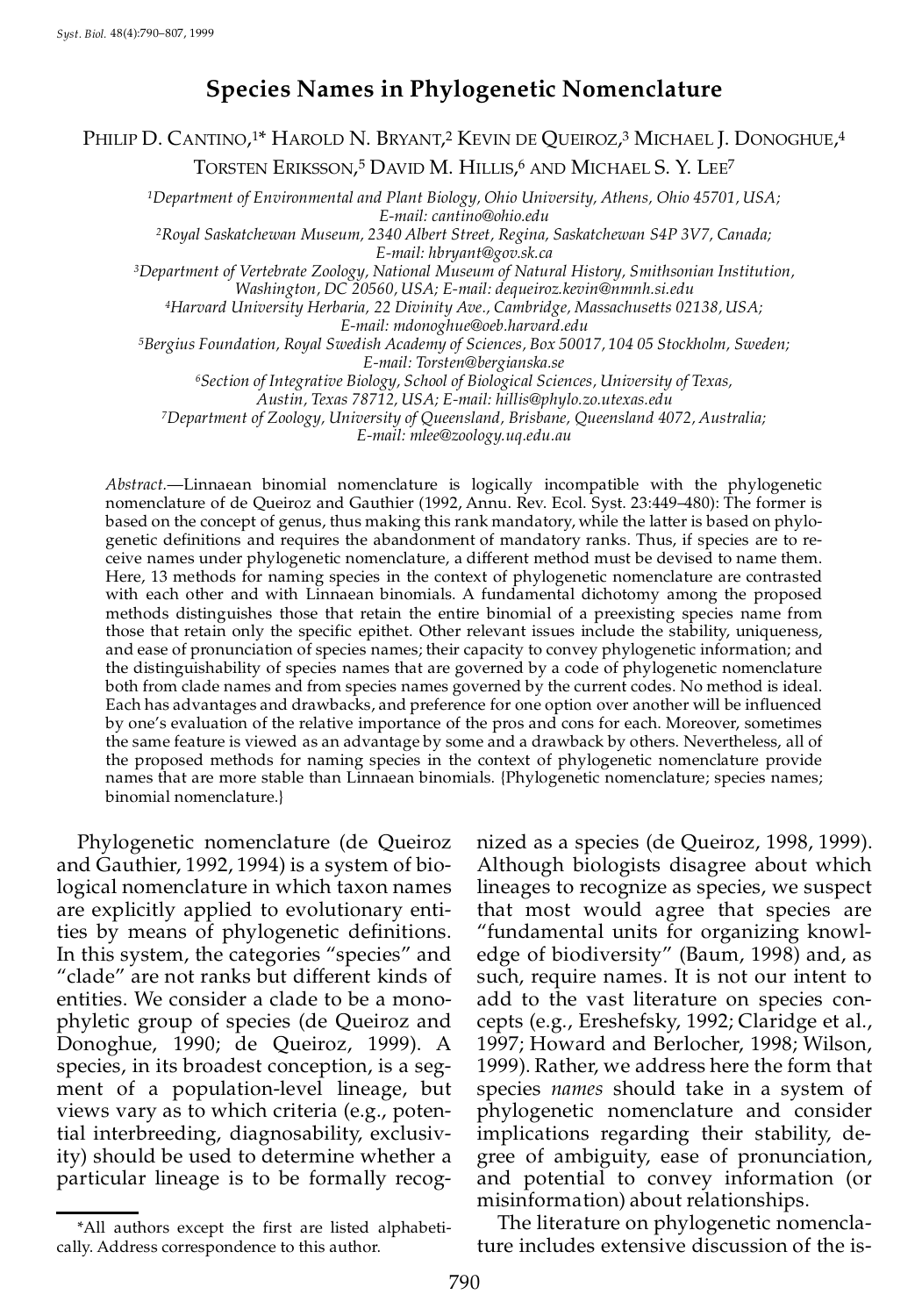sues surrounding the naming of clades (e.g., de Queiroz and Gauthier, 1990, 1992, 1994; Minelli, 1991, 1995; Rowe and Gauthier, 1992; Sundberg and Pleijel, 1994; Bryant, 1994, 1996, 1997; Schander and Thollesson, 1995; Lee, 1996a,b, 1998, 1999; Wyss and Meng, 1996; Cantino et al., 1997; Crane and Kenrick, 1997; de Queiroz, 1997; Kron, 1997; Baum et al., 1998; Härlin, 1998; Hibbett and Donoghue, 1998; Moore, 1998; Schander, 1998a; Sereno, 1999), but relatively little has been written about the naming of species in this system (de Queiroz and Gauthier, 1992; Graybeal, 1995; Schander and Thollesson, 1995; Cantino, 1998; Schander, 1998b). This may in part be due to a tacit assumption that there would be no fundamental difference between phylogenetic and traditional nomenclature in the application of species names (i.e., based on nomenclatural types and lacking explicit phylogenetic definitions), whereas the rules governing the application of supraspecific taxon names in the two systems are very different. There is no reason why species names could not have phylogenetic definitions in phylogenetic nomenclature, as clade names do, but the theory underlying the application of such definitions to species names has not yet been developed.

Although the manner in which species names would be applied in phylogenetic nomenclature does not necessarily differ from that in the traditional system, the form that they take in the traditional system— Linnaean binomials—is incompatible with phylogenetic nomenclature. The use of Linnaean binomials makes the genus a mandatory rank, whereas a basic tenet of phylogenetic nomenclature is abandonment of mandatory ranks (de Queiroz and Gauthier, 1992). Linnaean binomials not only are logically incompatible with phylogenetic nomenclature (Griffiths, 1976; de Queiroz and Gauthier, 1992), they also have several practical drawbacks (Cain, 1959; Michener, 1964; Cantino, 1998). The most serious of these is instability of species names. Every change in generic limits, whether based on phenetic criteria or new phylogenetic evidence, necessitates changes in species names. At the least, the genus portion of the binomial must be altered, but

the specific epithet sometimes must change as well, either because it duplicates a specific epithet under the new genus (homonymy) or because it no longer matches the gender of the new genus in the case of adjectival epithets. Another drawback of Linnaean binomial nomenclature is that it encourages the creation of monotypic and paraphyletic genera in situations in which relationships among the species in a complex of genera are poorly resolved (discussed below).

A formal code of phylogenetic nomenclature (the "PhyloCode") is in preparation. It is being designed so that it can be used concurrently with the traditional system embodied in the existing codes (i.e., International Code of Botanical Nomenclature {ICBN}, International Code of Zoological Nomenclature {ICZN}, and the Bacteriological Code {BC}) or similar codes that might be adopted in the future (e.g., the draft BioCode: Greuter et al., 1998). In conjunction with the phylogenetic code, plans are being developed for an Internet-accessible database in which all names governed by the new code would be registered. This would provide an easy means of cross-referencing names under different codes, facilitate access to the relevant nomenclatural literature, and prevent accidental creation of homonyms under the phylogenetic code.

The development of the PhyloCode was initiated in preparation for, and discussed and elaborated at, a workshop that took place at the Harvard University Herbaria in August 1998 and was attended by 27 people from five countries (see Acknowledgments). Of the 20 issues on the agenda at the Harvard workshop, the one that proved most contentious was the form that species names should take. No decision was reached at the workshop, and the participants debated the issue intensively during the next five months in an Internet discussion group. When it became clear that no consensus would be reached, it was decided to restrict the initial version of the PhyloCode to the naming of clades. We remain committed to the development of a parallel set of rules for species names, but we think this should be delayed until there has been an opportunity for the systematics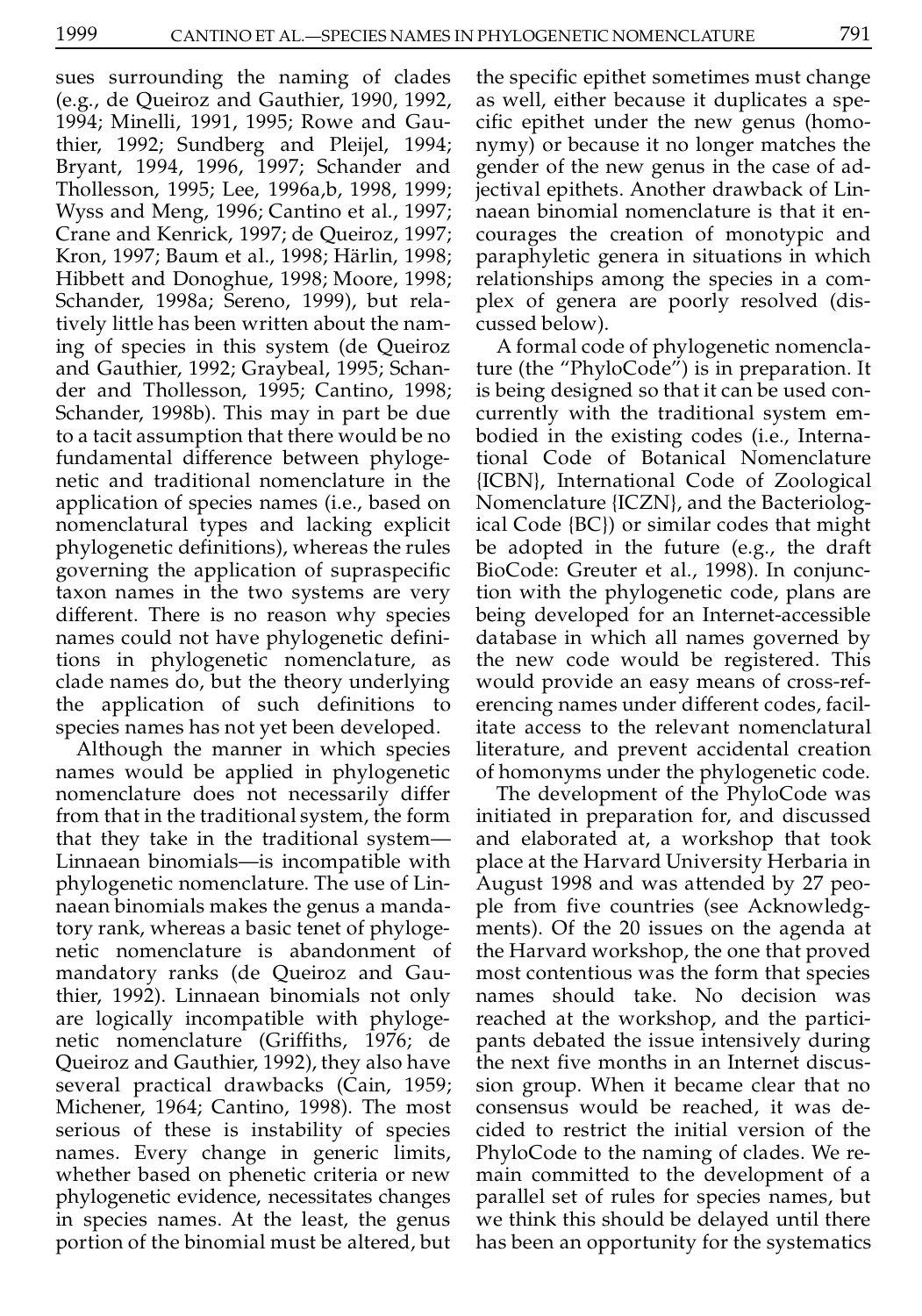community to discuss the issues involved. This article is intended to initiate that discussion.

In this article, we describe and contrast the methods that have been proposed for naming species in the context of phylogenetic nomenclature. Many of these methods arose in the Internet discussion among the workshop participants and have not previously been published. Although Linnaean binomial nomenclature is incompatible with other aspects of phylogenetic nomenclature and is not under consideration for adoption in the PhyloCode, it is included here for comparative purposes.

### PROPOSED METHODS FOR NAMING SPECIES

In comparing the methods that might be used to name species in a system of phylogenetic nomenclature, one must keep in mind the relationship between the PhyloCode and the current codes (i.e., the ICBN, ICZN, and BC), referred to henceforth as the *preexisting codes.* Because the PhyloCode is still in preparation, the information in this paragraph must be viewed as provisional. The PhyloCode is being designed so that it can be used concurrently with the preexisting codes. Minimizing the disruption of the preexisting nomenclature is a priority. When a previously recognized species is named under the PhyloCode, its name will be based on the preexisting name that is considered to be correct (ICBN, BC) or valid (ICZN). This process is called *conversion,* and the name under the PhyloCode is the *converted name.* Conversion is the act of establishing a name as governed by the rules of the PhyloCode, and thus formalizing its independence from the concept of genus. If, at the time of conversion, there is disagreement in the current literature as to which name is correct under the preexisting code that governs it, the one that is most widely used should be chosen. The process of conversion is analogous to publishing a new combination. Thus, a clear reference to the author and place of publication of the preexisting name will be required, but a description or diagnosis will not. The converted name will retain the same type as the preexisting name on which it is based. Publication of names for

newly recognized species will require a description or diagnosis as well as a type designation.

Thirteen proposed methods for naming species in the context of phylogenetic nomenclature are briefly characterized in the form of a key in Table 1 and are described in detail in Table 2. Other variants that differ in minor ways from the options covered here were considered in the Internet discussion that led to this article but had little support. The key in Table 1 could have been organized in various ways. Our choice of properties to include in the early couplets emphasizes what we consider the most fundamental distinctions among the methods: whether converted names are based on an entire preexisting binomial or on the specific epithet alone; and whether species names are fixed or may be changed in response to new information about phylogeny. Other distinctions among the methods include (1) whether species names are unique; (2) whether species names are distinguishable from clade names; (3) whether converted names (or the converted name preceded by the name of a clade that includes the species) are identical in form to Linnaean binomials; (4) whether converted species names are identical in form to the names of newly recognized species; (5) whether species names begin with a capital letter or a lower-case letter; (6) whether species names contain numbers; and (7) whether species names contain nonalphanumeric symbols (e.g., hyphens or dots).

The proposed methods can be divided into three groups, based on the primary distinctions described above. In groups I and II (methods A–J), converted species names are derived from binomials (i.e., retain both parts of the preexisting name). In contrast, converted species names in group III (methods K–M) are derived from preexisting specific epithets (i.e., do not retain the genus portion of the preexisting name). The binomial-based methods differ in their degree of stability. In group I (methods A–H), species names will not change as a result of new information about phylogeny. Thus, although these names are derived from binomials, they function like uninomials. In group II (methods I and J), a name must be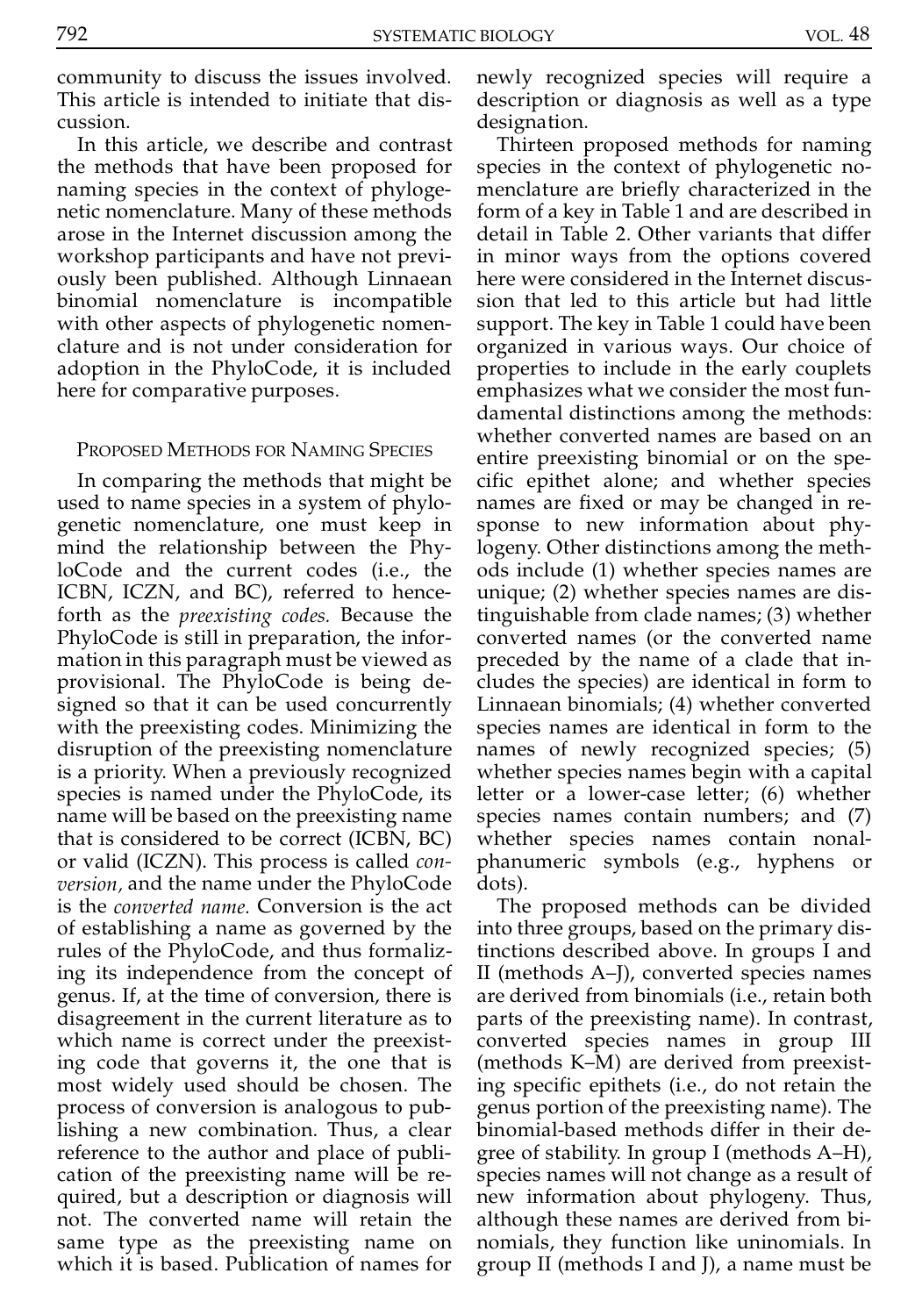| 1. Converted names are based on the full preexisting binomial; new names may be binomial or<br>uninomial in form, depending on the method.                                        |          |
|-----------------------------------------------------------------------------------------------------------------------------------------------------------------------------------|----------|
| 2. Names do not change with new knowledge of phylogeny.                                                                                                                           |          |
| 3. All names consist of two parts, although not necessarily two words (a word being a string<br>of letters that means something by itself), separated by a space, hyphen, or dot. |          |
| 4. Names are capitalized and their two parts are separated by a blank space, thus they are<br>identical in form to Linnaean binomials.                                            | Method A |
| 4'. Names are distinguishable from Linnaean binomials, either by beginning with a lower-<br>case letter or by separation of their two parts by a hyphen or dot.                   |          |
| 5. Genus names may not be established as clade names.                                                                                                                             | Method C |
| 5'. Genus names may be established as clade names.                                                                                                                                |          |
| 6. New names must consist of two words.                                                                                                                                           | Method B |
| 6'. New names may consist of either two words connected by a dot or one word<br>with a dot somewhere within it.                                                                   | Method F |
| 3'. At least some names consist of a single unbroken string of letters.                                                                                                           |          |
| 7. Converted names are binomial in form; new names are uninomial.                                                                                                                 |          |
| 8. Names are capitalized.                                                                                                                                                         | Method D |
| 8'. Names are not capitalized.                                                                                                                                                    | Method E |
| 7'. All names are uninomial in form; converted names are formed by the fusion<br>of the two parts of the Linnaean binomial on which they are based.                               |          |
| 9. Names are capitalized.                                                                                                                                                         | Method G |
| 9'. Names are not capitalized.                                                                                                                                                    | Method H |
| 2'. Names sometimes change with new knowledge of phylogeny.                                                                                                                       |          |
| 10. Names are capitalized and their two parts are separated by a blank<br>space, thus they are identical in form to Linnaean binomials.                                           | Method I |
| 10'. Names are distinguishable from Linnaean binomials, either by<br>beginning with a lower-case letter or by separation of their two<br>parts by a hyphen or dot.                | Method J |
| 1'. Converted names are based on the epithet of the preexisting binomial; all names are uninomial<br>in form.                                                                     |          |
| 11. Names are unique and sometimes contain numbers.                                                                                                                               |          |
| 12. Names end in a sequential number (shorter than the<br>registration number) if they are not unique without it. Method K                                                        |          |
| 12'. All names end in a registration number.                                                                                                                                      | Method L |
| 11'. Names do not contain numbers and are not necessarily<br>unique (but the combination of name and registration                                                                 | Method M |
| number is unique).                                                                                                                                                                |          |

changed if its first part is the name of a clade to which the species does not belong. Within group I (stable, binomial-based names), method A differs from the others in providing names that are indistinguishable in form from Linnaean binomials. Method C differs from the others in prohibiting the use of preexisting genus names for clades, thereby eliminating the possibility that the first part of a converted species name could be the name of a clade to which it does not belong. Methods B and D–H differ in relatively minor ways concerning form, e.g., whether the two words of a preexisting binomial are fused or connected by a hyphen or dot, and whether the names of new species must be identical in form to converted names. Within group II (binomialbased names with limited stability), the two methods differ in whether or not a converted name is distinguishable in form from a Linnaean binomial. Within group III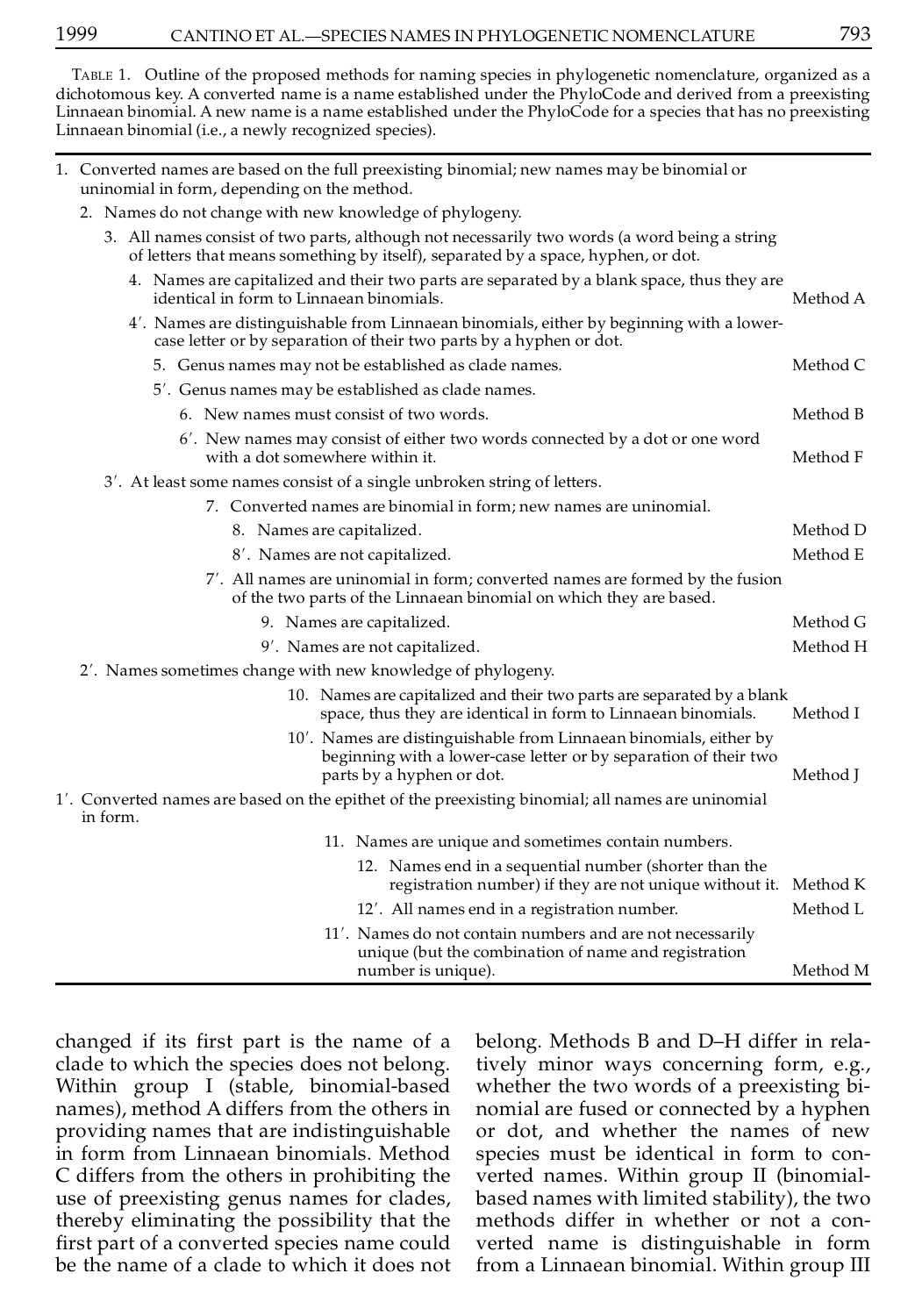TABLE 2. Descriptions and examples of the proposed methods for naming species in the context of phylogenetic nomenclature. The person who proposed each method is indicated for the record, but it should not be as sumed that the proposer prefers that option.

Group I. Stable, binomial-based names (methods A–H): Converted species names are derived from preexisting binomials and are stable; that is, they do not change as a result of new information about phylogeny.

Methods A–C (Griffiths, 1976; de Queiroz and Gauthier, 1992): All species names consist of two parts, separated by a space, hyphen, or dot. Converted species names are based on the accepted binomial under the preexisting code. In names of new species, the first part may be the name of a clade (except in method C), descriptive of the organism, or chosen in some other way.

Method A: All species names are identical in form to Linnaean binomials and thus indistinguishable from species names governed by the preexisting codes.

Example: The preexisting name of the Common Starling, *Sturnus vulgaris,* remains *Sturnus vulgaris* under the PhyloCode, but *Sturnus* may or may not be the name of a clade to which the species belongs. A new species name must take the same form (e.g., *Sturnus phalacrocephalus*).

Method B (Cain 1959; Michener 1963, 1964; Cantino 1998): All species names are nearly identical to Linnaean binomials, differing only in a convention that makes them distinguishable from names governed by the preexisting codes (e.g., noncapitalization or separation of the first and second parts by a hyphen or dot).

Example: The preexisting name *Sturnus vulgaris* becomes *sturnus vulgaris* or *Sturnus-vulgaris* or *Sturnus.vulgaris,* depending on which convention is adopted, but *Sturnus* may or may not be the name of a clade to which the species belongs. A new species name must take the same form (e.g., *sturnus phalacrocephalus* or *Sturnus-phalacrocephalus* or *Sturnus.phalacrocephalus*).

Method C (proposed by H. Bryant): Method C is identical to method B except that genus names cannot be used as clade names, and new species names must not incorporate a clade name as their first part. (Note: These restrictions could equally well be combined with the features of method A.)

Example: The preexisting name *Sturnus vulgaris* becomes *sturnus vulgaris* or *Sturnus-vulgaris* or *Sturnus.vulgaris,* depending on which convention is adopted, but no clade may be named *Sturnus.* A new species name must take the same form (e.g., *sturnus phalacrocephalus* or *Sturnus-phalacrocephalus* or *Sturnus.phalacrocephalus*).

Methods D and E (proposed by P. Cantino): Converted species names consist of the two parts of the preexisting binomial, separated by a hyphen or dot, but new species names may be any unique, Latinized word containing only letters (i.e., no hyphen or dot).

Method D: Species names are capitalized, thus new species names are indistinguishable from clade names.

Example: The preexisting name *Sturnus vulgaris* becomes *Sturnus-vulgaris* or *Sturnus.vulgaris,* depending on which convention is adopted, but *Sturnus* may or may not be the name of a clade to which the species belongs. A new species name might take the form *Phalacrocephalus* or *Sturnusphalacrocephalus.*

Method E: Species names begin with a lower-case letter; thus all species names are distinguishable from clade names.

Example: The preexisting name *Sturnus vulgaris* becomes *sturnus-vulgaris* or *sturnus.vulgaris,* depending on which convention is adopted, but *Sturnus* may or may not be the name of a clade to which the species belongs. A new species name might take the form *phalacrocephalus* or *sturnusphalacrocephalus.*

Method F (proposed by M. Donoghue): Converted species names consist of the two parts of the preexisting binomial separated by a dot. New species names may be any unique, Latinized, nonhyphenated string of letters (representing one word or two), with a dot placed somewhere within the name, but not immediately following the first or second letter and not at the beginning or end of the name.

Example: The preexisting name *Sturnus vulgaris* becomes *Sturnus.vulgaris,* but *Sturnus* may or may not be the name of a clade to which the species belongs. A new species name might take the form *Phalacro.cephalus* (providing that this name, or one differing only in the presence or position of the dot, has not previously been established) or *Sturnus.phalacrocephalus.*

Method G and H (Michener, 1963): Converted species names consist of one word, formed by the fusion of the two parts of the preexisting binomial. New species names may be any unique, Latinized word containing only letters.

Method G: Species names are capitalized and thus are indistinguishable from clade names.

Example: The preexisting name *Sturnus vulgaris* becomes *Sturnusvulgaris,* but *Sturnus* may or may not be the name of a clade to which the species belongs. A new species name might take the form *Phalacrocephalus* or *Sturnusphalacrocephalus.*

Method H: Species names begin with a lower-case letter and thus are distinguishable from clade names.

Example: The preexisting name *Sturnus vulgaris* becomes *sturnusvulgaris,* but *Sturnus* may or may not be the name of a clade to which the species belongs. A new species name might take the form *phalacrocephalus* or *sturnusphalacrocephalus.*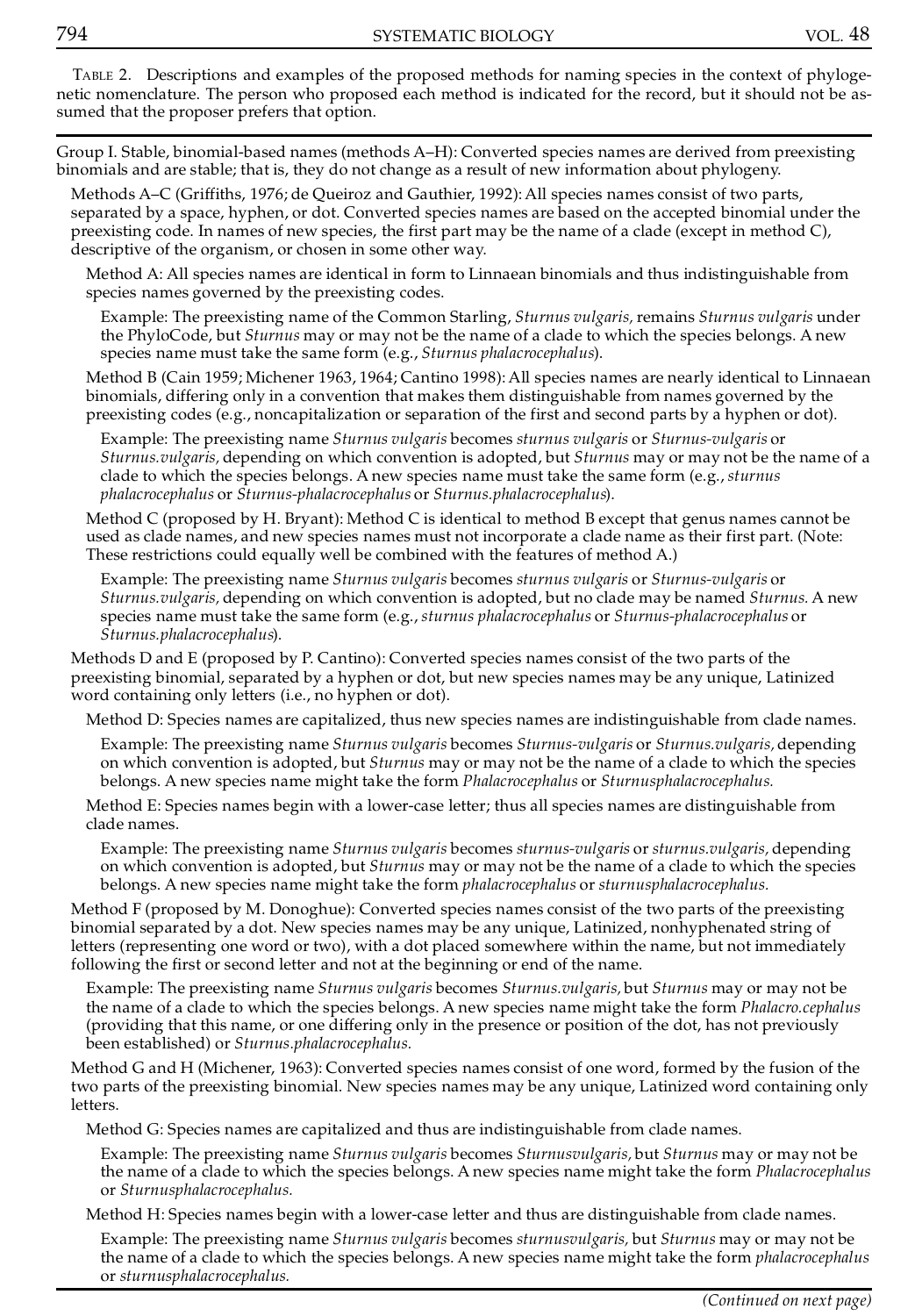#### TABLE 2. Continued.

Group II. Binomial-based names with limited stability (methods I and J; proposed by P. Cantino): Converted species names are derived from preexisting binomials. The first part of a species name must be changed if it is the established (under the PhyloCode) name of a clade to which the species does not belong.

Method I: Method I is identical to method A except that the first part of the species name must be changed if it is the name of a clade to which the species does not belong.

Example: The preexisting name of the Common Starling, *Sturnus vulgaris,* remains *Sturnus vulgaris* under the PhyloCode. A new species name must take the same form (e.g., *Sturnus phalacrocephalus*). If *Sturnus* is the established name of a clade to which this species does not belong, the word *Sturnus* within the species name must be formally changed to the name of a clade to which this species belongs or to some other Latinized word that is not the name of a clade.

Method J: Method J is identical to method B except that the first part of the species name must be changed if it is the name of a clade to which the species does not belong.

Example: The preexisting name *Sturnus vulgaris* becomes *sturnus vulgaris* or *Sturnus-vulgaris* or *Sturnus.vulgaris,* depending on which convention is adopted. A new species name must take the same form (e.g., *sturnus phalacrocephalus* or *Sturnus-phalacrocephalus* or *Sturnus.phalacrocephalus*). If *Sturnus* is the established name of a clade to which this species does not belong, the word *Sturnus* within the species name must be formally changed to the name of a clade to which this species belongs or to some other Latinized word that is not the name of a clade.

Group III. Epithet-based names (methods K–M) (Graybeal 1995; Schander and Thollesson 1995; Schander 1998b): Converted species names are derived from the epithets of preexisting binomials and are stable; that is, they do not change as a result of new information about phylogeny. To provide a reference to the preexisting binomial, the name of the genus to which the species belongs under the preexisting code may (but need not) be cited as a taxonomic address; it is recommended that this be done if the species name alone might be confusing (proposed by M. Lee and T. Eriksson).

Method K (proposed by K. de Queiroz): Species names are terminated by a number (which is part of the name) if the rest of the name has previously been established for a different species under the PhyloCode. The number must be the lowest integer >1 that has not previously been used as part of a name that is otherwise spelled the same. The number may be dropped after the first use of the name in a particular publication. When a species name is converted, the nonnumerical portion of the name is the epithet of the accepted binomial under the preexisting code. When a species name is new, the nonnumerical portion of the name may be any Latinized word. If a taxonomic address is cited, the combination of address and species name may or may not be distinguishable from a Linnaean binomial, depending on whether the two names are separated by a delimiter of some sort (e.g., a slash or parentheses). If a delimiter is not used, the combination of taxonomic address and species name will be identical in form to a binomial if the name does not contain any numbers (i.e., if it is the first name established under the PhyloCode based on this epithet) or if the number is omitted subsequent to its first use in a publication.

Example: The preexisting name *Sturnus vulgaris* becomes *vulgaris.* If *vulgaris* has already been established for another species, the name *vulgaris2* is used (or *vulgaris.2* or *vulgaris {2},* depending on which convention is adopted). If *vulgaris2* has already been established for another species, *vulgaris3* is used, and so forth. If the name *vulgaris2* by itself might be confusing to readers, it is recommended that *Sturnus* be cited as a taxonomic address; this would take the form *Sturnus vulgaris2* or *Sturnus/vulgaris2* or (*Sturnus*) *vulgaris2* or *vulgaris2* (*Sturnus*) or *Sturnus:vulgaris2,* depending on which convention is adopted.

Method L (proposed by T. Eriksson): Species names are terminated by a unique registration number (which is part of the name). The number may be dropped after the first use of the name in a particular publication. When a species name is converted, the nonnumerical portion of the name is the epithet of the accepted binomial under the preexisting code. When a species name is new, the nonnumerical portion of the name may be any Latinized word. If a taxonomic address is cited, the combination of address and species name may or may not be distinguishable from a Linnaean binomial, depending on whether the two names are separated by a delimiter of some sort (e.g., a slash or parentheses). If a delimiter is not used, the combination of taxonomic address and species name will be identical in form to a binomial if the number is omitted subsequent to its first use in a publication.

Example: The preexisting name *Sturnus vulgaris* becomes *vulgaris###* (or *vulgaris.###* or *vulgaris {###},* depending on which convention is adopted). If the name *vulgaris###* by itself might be confusing to readers, it is recommended that *Sturnus* be cited as a taxonomic address. The taxonomic address plus species name would take the form *Sturnus vulgaris###* or *Sturnus/vulgaris###* or *(Sturnus) vulgaris###* or *vulgaris### (Sturnus)* or *Sturnus:vulgaris###,*depending on which convention is adopted.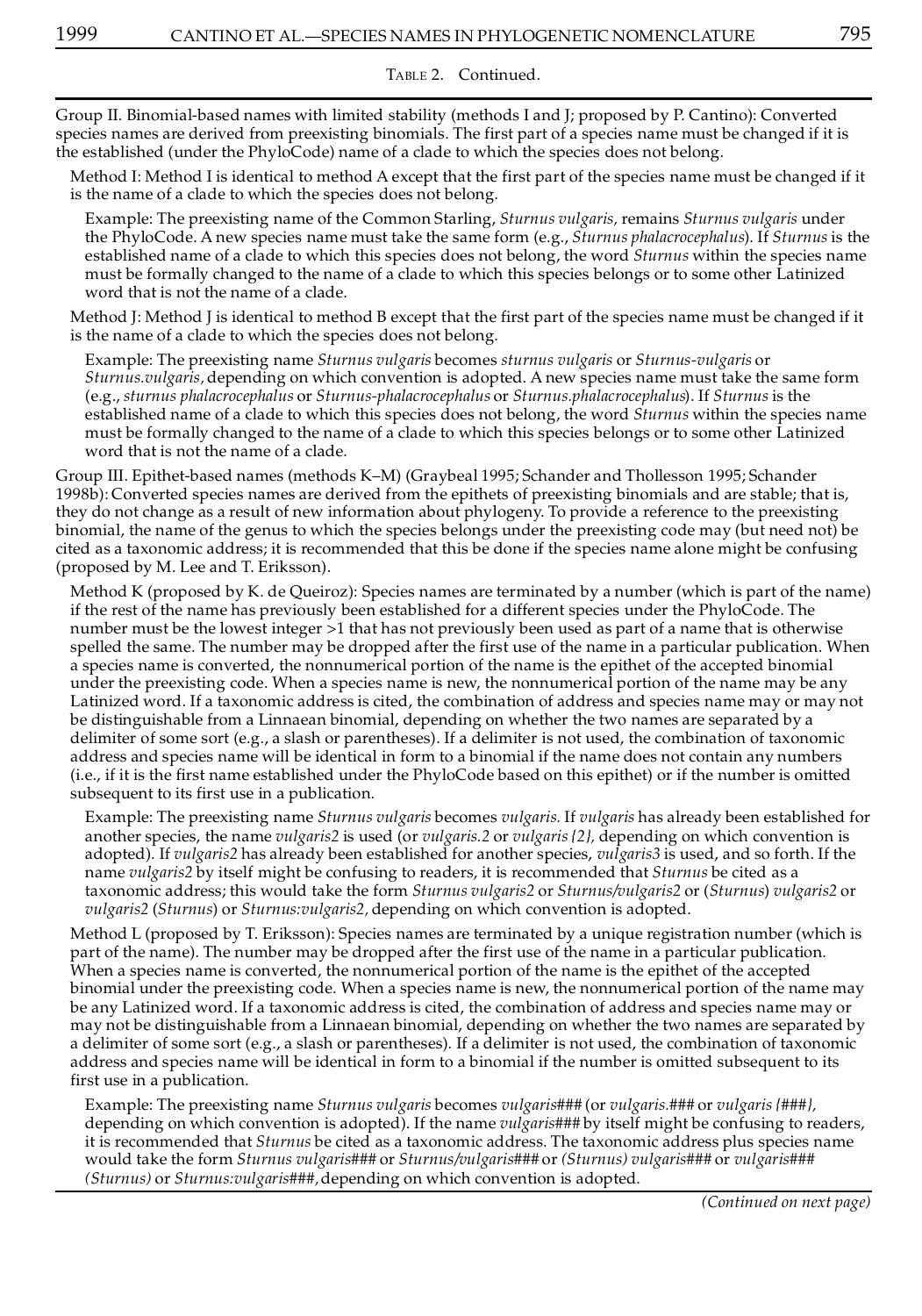TABLE 2. Continued.

Method M (proposed by D. Hillis and K. de Queiroz): Species names do not contain numbers, but it is recommended that the unique registration number be cited at least once within any publication in which the name is used. When a species name is converted, the name is the epithet of the accepted binomial under the preexisting code. When a species name is new, the name may be any Latinized word. If a taxonomic address is cited, the combination of address and species name may or may not be distinguishable from a Linnaean binomial, depending on whether the two names are separated by a delimiter of some sort (e.g., a slash or parentheses). If a delimiter is not used, the combination of taxonomic address and species name will be identical in form to a binomial.

Example: The preexisting name *Sturnus vulgaris* becomes *vulgaris.* If the name *vulgaris* by itself might be confusing to readers, it is recommended that *Sturnus* be cited as a taxonomic address. The species name with its taxonomic address could take the form *Sturnus vulgaris.* Other options for combining the species name and the taxonomic address (see previous examples) could also be used with this method.

(epithet-based names), methods K and L provide unique names by including numbers as part of the name. In contrast, names provided by method M do not contain numbers and are not necessarily unique but are complemented by a unique registration number. A unique registration number exists under all methods, but only methods L and M take advantage of it to clear up potential ambiguities when names are not unique. Method L requires that the registration number be part of every name to ensure that names are unique (in contrast, the number is not part of the name in method M). In method K, only those names that have been previously established for a different species require addition of a number, and the number used is not the registration number (it is generally much shorter than the registration number).

All of the proposed methods differ from Linnaean binomial nomenclature in that species names do not attempt to convey information about supraspecific relationships. Even when a species name begins with a word that is a genus name under one of the preexisting codes, one cannot assume that the species belongs to a clade bearing that name. For example, the genus (under the preexisting code) may be paraphyletic, or it may correspond to a clade for which a name has not yet been established under the PhyloCode. This is further discussed below (see Information About Phylogenetic Relationships). To indicate relationship, the species name would have to be combined with the name(s) of one or more subsuming clades (i.e., clades to which the species belongs); we refer to such a name or names metaphorically as a "clade address" because it indicates the "location" of the species within the nested hierarchy of subsuming clades. A similar practice is already used when one wishes to impart more phylogenetic information than is conveyed by the genus name in a Linnaean binomial; e.g., *Oxyuranus scutellatus* (Serpentes, Reptilia).

## DESIRABLE FEATURES

In evaluating the merits of the proposed methods for naming species, we consider several features to be desirable. No method has all of them (Table 3); indeed, none could have all of them because some desirable features are mutually exclusive.

## *Stability and Continuity*

The communication function of nomenclature is best served if names remain stable through time. In phylogenetic nomenclature, there are two components of stability: continuity of converted names with the names used under the preexisting codes, and stability of names once they are established under the PhyloCode.

When applied to taxa that already have names, phylogenetic nomenclature does not attempt to replace the existing names with new ones but, rather, governs the application of the existing names in a different way. Thus, existing species names ideally should not change when they are converted. The proposed methods attempt to meet this objective in different ways. Methods A–J preserve the entire binomial, with or without minor changes in form (e.g., hyphenation or fusion of the two parts). Methods K–M preserve only the epithet, but the genus name may optionally be cited as a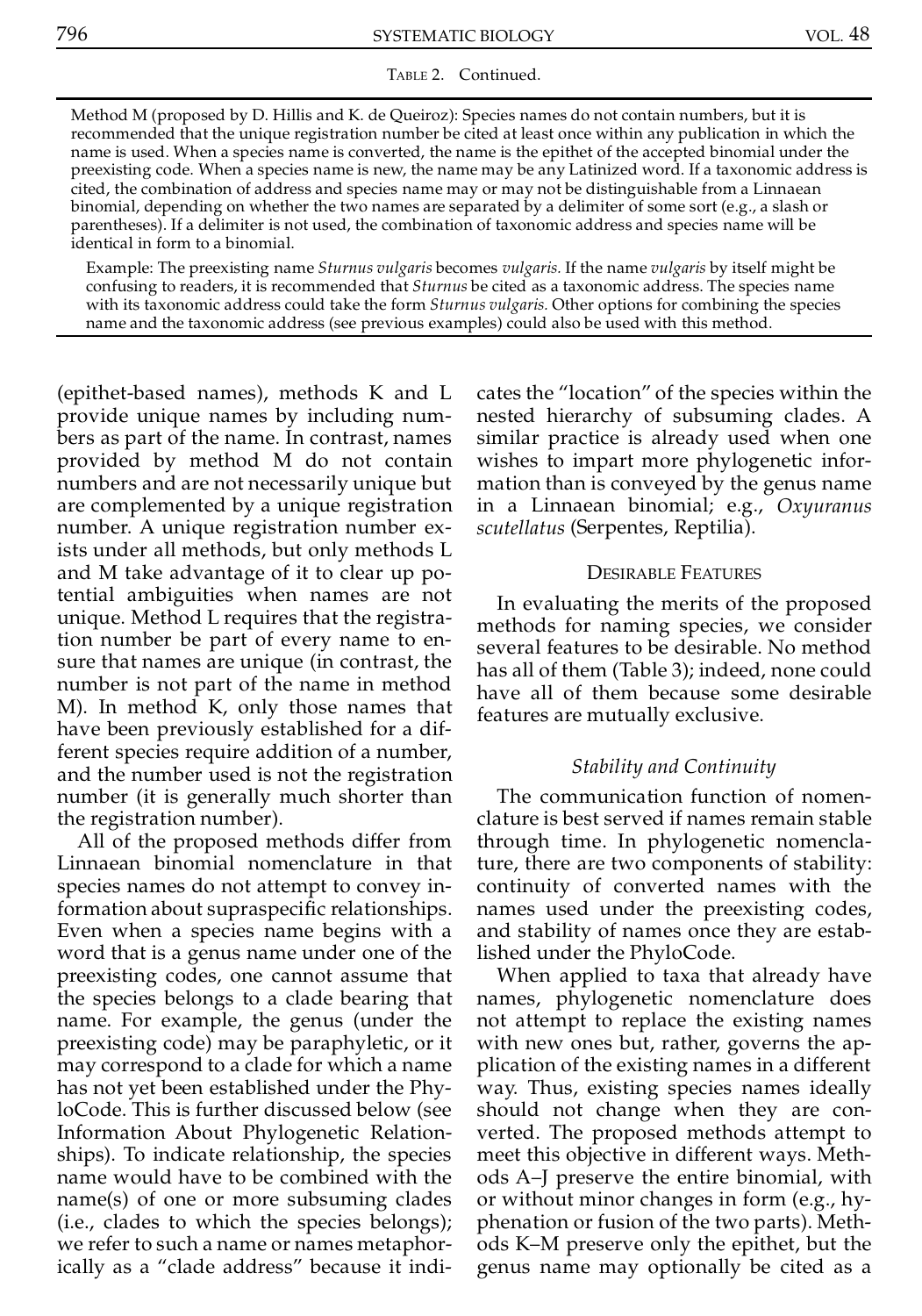"taxonomic address," which may or may not also be a clade address. If the genus is monophyletic, its name would be a clade address. If the monophyly of the genus has not been demonstrated, its name can be placed in quotation marks to avoid confusion with a clade address. (Some of us feel that only clade names that have been established under the PhyloCode should be cited as clade addresses and that all other names cited as taxonomic addresses should be placed in quotation marks or marked in some other way to indicate that they have not been established under the PhyloCode; others of us consider it acceptable to cite as a clade address any taxon for which there is evidence of monophyly, whether or not its name is established under the PhyloCode. In any case, such conventions will develop gradually through usage by the systematics community and will not be legislated by the PhyloCode.)

In all proposed methods except I and J, species names are stable once they are established under the PhyloCode. This is in marked contrast to Linnaean binomial nomenclature, in which species names change frequently as a result of several phenomena: (1) "lumping" and "splitting" at the genus level, based on new phylogenetic evidence that indicates a genus is not monophyletic; (2) lumping and splitting based on phenetic or other nonphylogenetic considerations; and (3) discovery of older names in the literature (although changes due to strict application of priority are now discouraged by the ICBN, and will be discouraged in the fourth edition of the ICZN {S. Minelli, pers. com.}). The first two phenomena will not cause name changes under any of the methods proposed here because the genus concept is not part of phylogenetic nomenclature. However, new evidence about phylogeny (i.e., phenomenon 1 uncoupled from the genus concept) may result in name change under methods I and J, as discussed below. The third phenomenon will be eliminated by the implementation of a registration system for names governed by the PhyloCode. Under methods A–H and K–M, the only reasons that a species might appear to be renamed would be the discovery of typification errors (i.e., if the type of a species name is found to belong to a different species than that supposed by the author of the name) and lumping and splitting at the species level. However, in these cases, what is changing is not the name of the species, but rather the application of the name or the hypothesized boundaries of the species.

Under the "limited stability" methods, I and J, species names are based on binomials and must be changed if the first part of the name is the phylogenetically defined name of a clade to which the species does not belong (e.g., see the *Caryopteris* example described below under Information About Phylogenetic Relationships). However, they do not change if the first part of the name is not a phylogenetically defined clade name. Nor do they change because of the other causes, unrelated to phylogeny, that lead to name changes under the traditional system. Thus, methods I and J provide species names that are more stable than Linnaean binomials but less stable than the other options proposed here.

## *Uniqueness and Ambiguity*

One of the principles underlying the PhyloCode is that names must be unique; that is, each taxon should have only one accepted name, and each accepted name should refer to only one taxon (de Queiroz and Gauthier, 1994). This presents a problem for epithet-based species names because many epithets are not unique. The critical feature that taxon names must have is not uniqueness per se, but lack of ambiguity; however, uniqueness is the simplest and surest way to make names unambiguous. Nonunique species names can be rendered unambiguous by citing a clade address that includes only one species with that name, but this approach presents practical problems. Users of names who are not specialists on the group may not know whether a clade that might be cited as a clade address contains more than one species with a particular epithet-based name, unless the clade address is the name of the genus to which the species belongs under the preexisting code. Alternatively, one might cite the preexisting genus name as a taxonomic address regardless of whether it is a clade name (placing it in quotation marks if the genus is not monophyletic).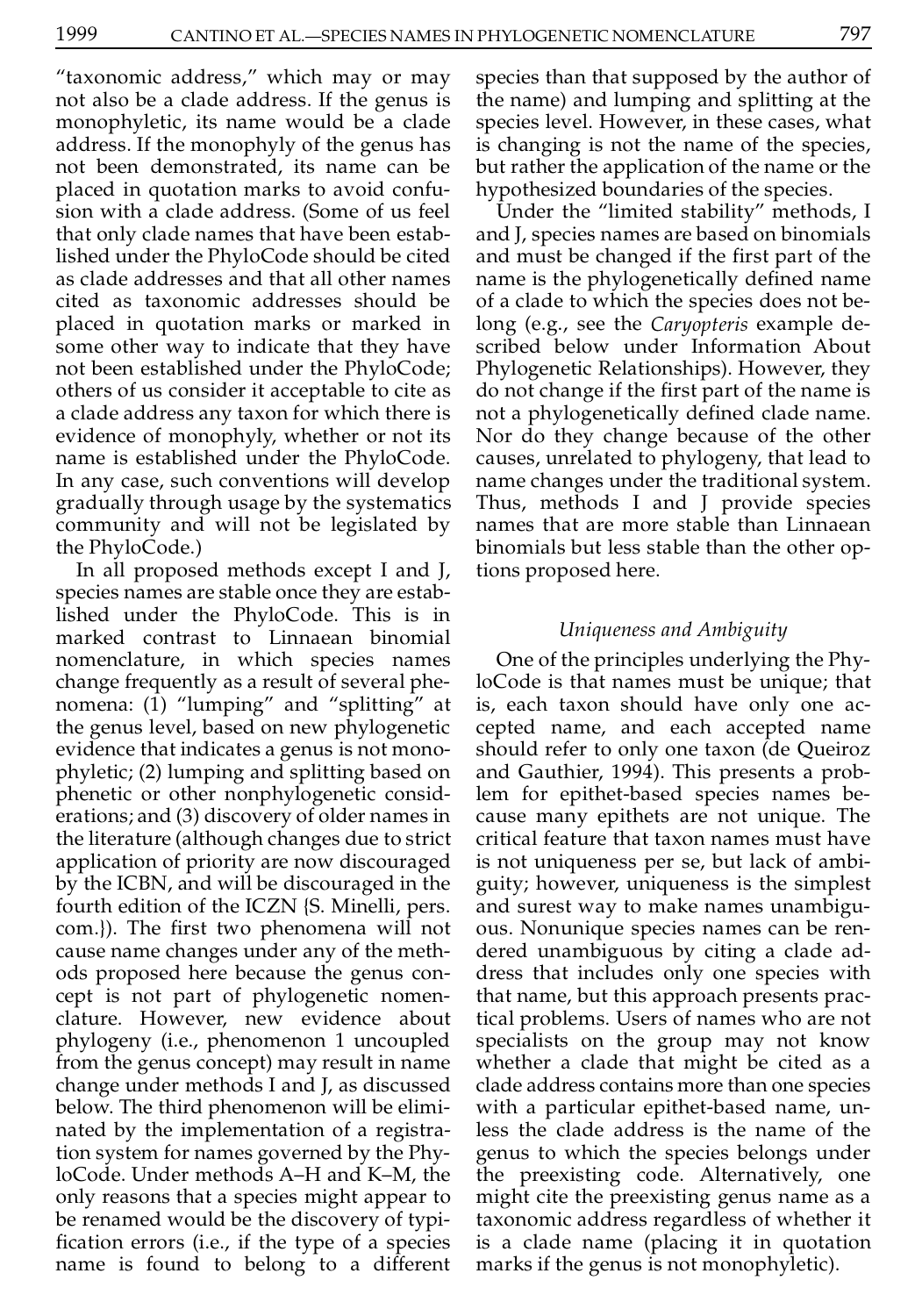Unique names are critical for bibliographic searches. Entering the name *vulgare* in a computerized search for information on the plant species currently known as *Clinopodium vulgare* will turn up a vast number of irrelevant references. This will rarely occur if one enters a Linnaean binomial (e.g., *Clinopodium vulgare*), and perhaps never with binomial-based names (e.g., *Clinopodium-vulgare*), but the much greater frequency of homonymy in the case of epithets creates a serious problem that citation of a clade address will not always solve. For example, the least inclusive taxon that contains this species and is unquestionably a clade is Nepetoideae (in Lamiaceae; Wagstaff et al., 1995), which includes well over 100 genera. Combining Nepetoideae and *vulgare* in a bibliographic search would not eliminate irrelevant output because there are other species of Nepetoideae with the same epithet (e.g., *Origanum vulgare*). A convention to cite the preexisting genus name as a taxonomic address would solve the problem if everyone followed it, but conventions (as opposed to nomenclatural rules) may be ignored. The only way to guarantee presence of the information necessary to make a name unambiguous is to include that information in the name itself.

Graybeal (1995) discussed this problem and proposed that if the genus is not a clade, and if ambiguity persists even when the least inclusive named clade is cited (because of homonymy within that clade), then the species should be renamed. She suggested that this be done by fusing the two parts of the preexisting binomial. For example, given the situation described in the previous paragraph, *vulgare* would be renamed *clinopodiumvulgare,* to distinguish it from other species named *vulgare* within the least inclusive named clade (Nepetoideae). This resembles our method H and has the same potential for pronunciation problems (discussed below under Other Desirable Features). It differs from method H in that names would take this form only if ambiguity would otherwise result, whereas in method H all converted names take this form. In groups for which the phylogeny is poorly known, and in which most genus names would therefore not be established clade names, many species with common epithets would likely have to be named in this way under Graybeal's method. This might occur when a preexisting name is converted, or long afterwards. A species name that is unambiguous when converted may later become ambiguous when another species name based on the same epithet is converted, if both species are part of the same least inclusive named clade. Thus, Graybeal's method introduces a source of nomenclatural instability that does not exist in any of the methods proposed here.

Schander and Thollesson (1995) proposed another way of reducing the confusion caused by the nonuniqueness of epithet-based species names. They suggested that it be required that the author and year of publication be cited with the name; thus, the species currently known as *Polycera quadrilineata* (Müller, 1776) would become *Quadrilineata* Müller, 1776. However, as they pointed out, this would not completely eliminate the problem because some authors (e.g., Linnaeus) published more than one name with a particular epithet in the same year.

A different solution to the uniqueness problem is adopted in the epithet-based methods proposed here: Numbers are used to eliminate the ambiguity that might otherwise result from nonunique names. In Linnaean binomials, it is the combination of the epithet and the genus name that is usually unique (though the existence of homonyms can occasionally lead to ambiguity if the authors of the names are not cited); under the epithet-based methods described here (K–M), it is the combination of the epithet-like species name and a number that is unique. These methods thus use a number rather than a ranked category (genus) to compensate for the nonuniqueness of the specific epithet.

In methods K and L, a number is included as part of the name to make it unique, whereas in method M a unique registration number (which is not part of the name itself) provides an unambiguous reference to the species even when the nonunique name does not. In method L, the registration number is added to all names. In method K, a shorter number is added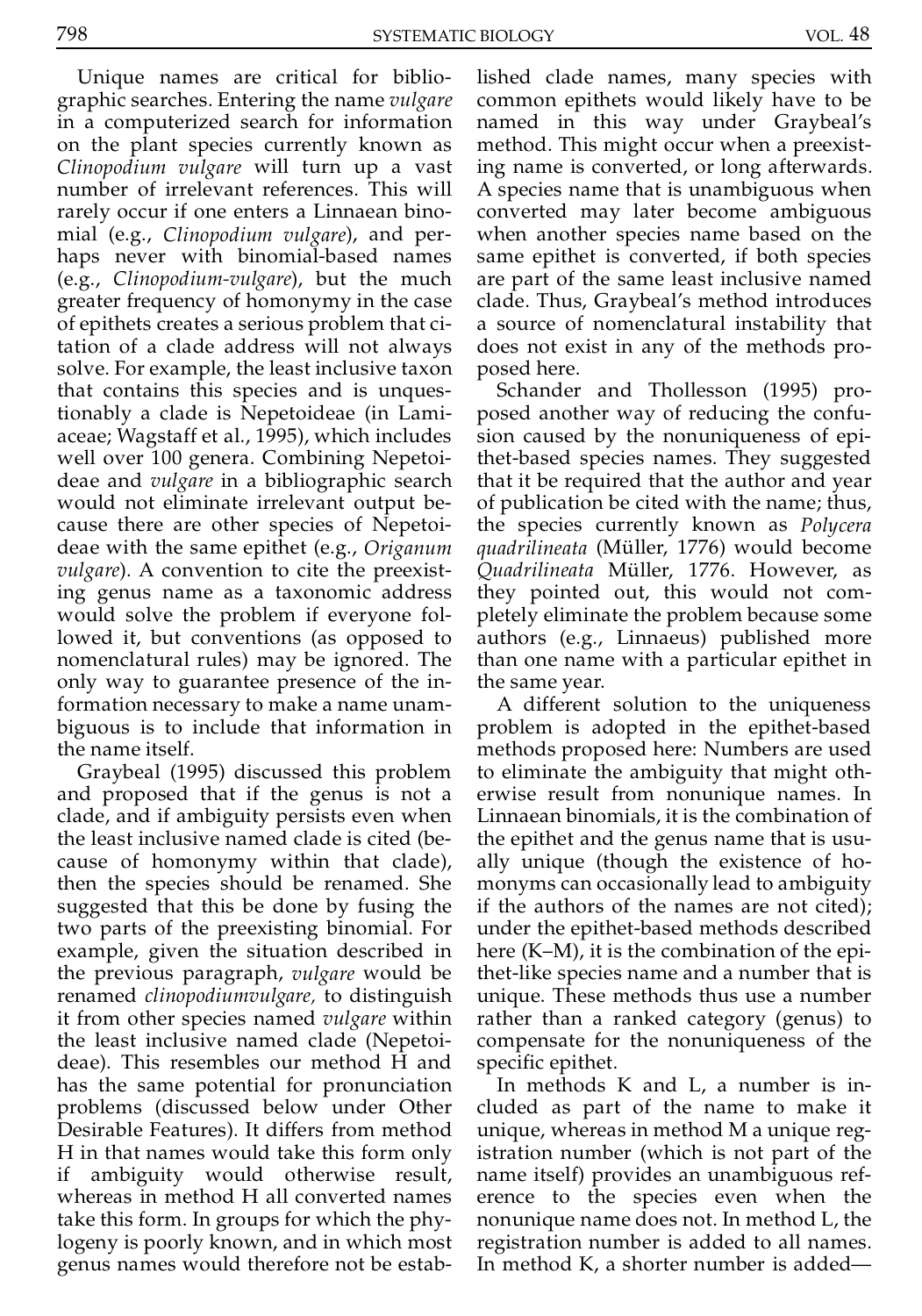and only to those names that are not unique without it. In both options, one may abbreviate a name by dropping the number, as long as the number has been included with the name at least once within a particular publication or paragraph (depending on editorial practice). This is analogous to the current practice, in many journals, of dropping the author citation or abbreviating the genus name after the first use of the name.

Method M differs from L in that the registration number is not part of the name; thus, some names will not be unique. The resulting potential for confusion is mitigated by a convention that a unique registration number be cited the first time a name is used in a particular publication. In method M, the registration number functions in a manner analogous to a U.S. social security number, which can be used to distinguish between people whose names are identical. In practice, methods L and M would probably work similarly, even though the number is part of the name in L but not in M. However, a nomenclatural code can determine only the form that a name takes when it is first published, not the subsequent use of that name. Thus, the PhyloCode will have no power to enforce inclusion of the registration number when citing a previously published name under either method L or M (or inclusion of the shorter numbers used in method K). This will be determined by editors, authors, and the community of biologists. If method L or M is adopted, we anticipate that most authors will include the registration number for a name at least once within any publication in which the name is cited, out of common sense and self-interest; the registration number is the only thing that eliminates the potential for ambiguity in options L and M, and authors will presumably want their publications to be found by other biologists who are searching for literature on the cited species. However, some of us believe it is important to emphasize the importance of the registration number by making it an integral part of the name (method L), whereas others think this is unnecessary and object to the inclusion of numbers within names.

The problem of avoiding ambiguity is not limited to phylogenetic nomenclature. Under the current codes, species names are not necessarily unique; homonyms exist both within the jurisdiction of a given code and between codes. The resulting ambiguity is largely eliminated by citing the authorities of names and by contextual information. Citation of authorities will be unnecessary under the PhyloCode if a registration system is implemented, as planned. Use of a registration database will prevent the accidental creation of homonyms as well as provide an easy way to access publication data for all names.

## *Information About Phylogenetic Relationships*

Linnaean binomials contain information about genus membership. When genera are monophyletic, such species names convey phylogenetic information. This information is provided at the expense of stability (discussed above), because species names must change when generic boundaries are redrawn. A related drawback of Linnaean binomials is their inability to accommodate lack of knowledge about the genus-level relationships of a species. New species are sometimes discovered that cannot be referred with confidence to a genus because of incompleteness of preservation or the absence of a diagnostic structure or ontogenetic stage. This problem occurs most frequently when species are described on the basis of fossilized remains but may also occur with extant species (e.g., when a new plant species is described on the basis of flowering material but fruits are needed to diagnose the genus). However, Linnaean nomenclature requires the systematist to place the species in a genus to be able to describe it as new. Furthermore, this requirement creates taxonomic dilemmas when the phylogenetic relationships among species in a complex of genera are poorly resolved (Cantino, 1998; Cantino et al., 1999). If only some of the species in the complex can be referred to clades, then one must choose between two alternatives, both of which are unacceptable to many phylogenetic systematists: creating a genus that is likely to be paraphyletic or polyphyletic to accommodate the species of uncertain relationships, or classifying each of these species as a monotypic genus, thereby increasing the redundancy of the classification. This prob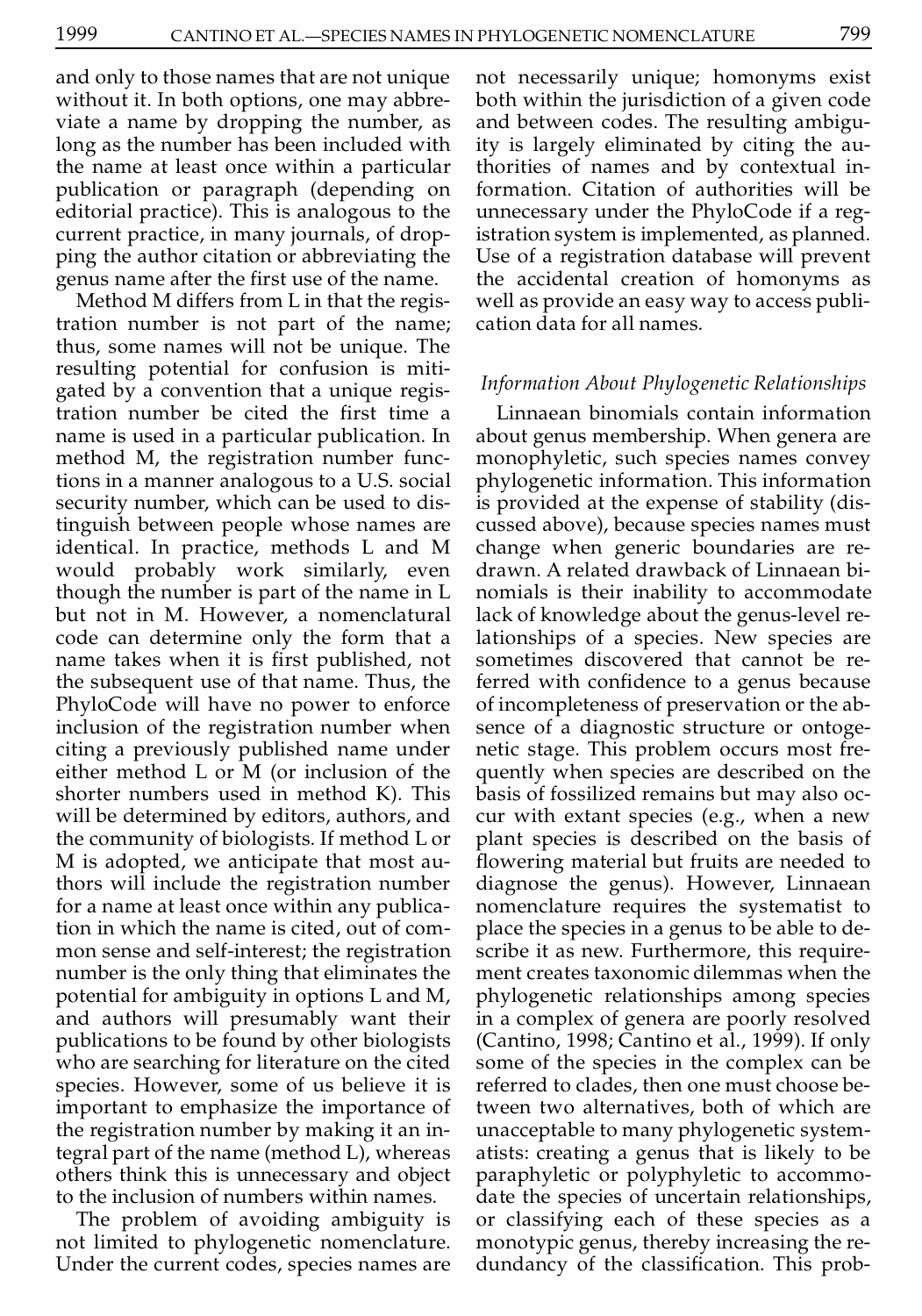lem is not inherent to Linnaean binomial nomenclature but arises when systematists try to combine the Linnaean method with the requirement that all supraspecific taxa be monophyletic.

None of the naming methods proposed here attempts to convey phylogenetic information within the species name (although methods C, I, and J are designed to avoid the appearance of conveying incorrect information, as discussed below), so ignorance of phylogeny is not an impediment to naming species. It may seem paradoxical that phylogenetic nomenclature requires *less* knowledge of relationships to name species than the traditional system does, but this occurs because the naming of species is separated from their referral to clades. A benefit of this separation is greatly improved stability of species names.

Although species names are not intended to convey phylogenetic information in any of the methods proposed here, names that consist of two parts may be misunderstood to imply relationship, when encountered by people who assume that they function like Linnaean binomials. In some cases, the relationships inferred will be correct, but in some cases they will not. For example, the first part of a converted species name may be a preexisting genus name that has not been established as a clade name under the PhyloCode, perhaps because that name traditionally refers to a paraphyletic group. Even if the name of a paraphyletic genus has been established as a clade name (with its membership expanded so that it is monophyletic), the paraphyly of the genus can cause confusion. Two species whose converted names begin with the same word (the name of a paraphyletic genus) are not necessarily more closely related to each other than to a third species whose name begins with a different word. For example (Eriksson et al., 1998), *Potentilla* is a large, paraphyletic plant genus that includes the sister groups of several smaller, segregate genera. If the current names for the species in this complex were converted to binomial-based names (e.g., method B), and if *Potentilla* were established as the name of the clade comprising the paraphyletic group to which it is traditionally applied plus all of the segregate genera (as discussed by Eriksson et al.), then *Potentilla-* *bifurca* would be more closely related to *Alchemilla-alpina* than to *Potentilla-norvegica.*

Moreover, the first part of the species name may be the established name of a clade to which the species does not belong. For example, the genus *Caryopteris* (Lamiaceae) has both a wide and a narrow circumscription (Cantino et al., 1999). *Caryopteris* s. str. is a clade, but *Caryopteris* s. l. is not. The species widely known as *Caryopteris divaricata* is not a member of *Caryopteris* s. str. For the sake of argument, suppose that the implementation of the PhyloCode had preceded our current understanding of the phylogeny of this group. If the name *Caryopteris divaricata* had been converted to *Caryopteris-divaricata* under the PhyloCode, and subsequent phylogenetic study led to the establishment of the name *Caryopteris* for the clade corresponding to *Caryopteris* s. str., then *Caryopteris-divaricata* would not belong to the clade *Caryopteris.* This would be misleading for users who had not yet adjusted to a system in which species names more or less resemble Linnaean binomials but are not intended to convey information about relationship.

It is possible to avoid the most severe manifestation of this problem, the inference of relationships that are known to be incorrect, in two ways. The PhyloCode could prohibit using genus names for clades (method C). Alternatively, a "limited stability" method could be used (methods I and J), in which species names must be changed if the first part of the name seems to imply membership in a clade to which it does not belong. Each of these solutions introduces its own problems. Methods I and J reduce the stability of species names (although not as seriously as the Linnaean binomial method does). Prohibiting the use of genus names for clades (method C) would require abandoning many familiar names, even though many of them currently apply (at least implicitly) to monophyletic groups. The problems discussed in this section apply only to binomial-based names. Inference of incorrect relationships cannot occur with epithet-based names (methods K–M).

#### *Distinguishability*

Some people feel that species names should differ in form from clade names to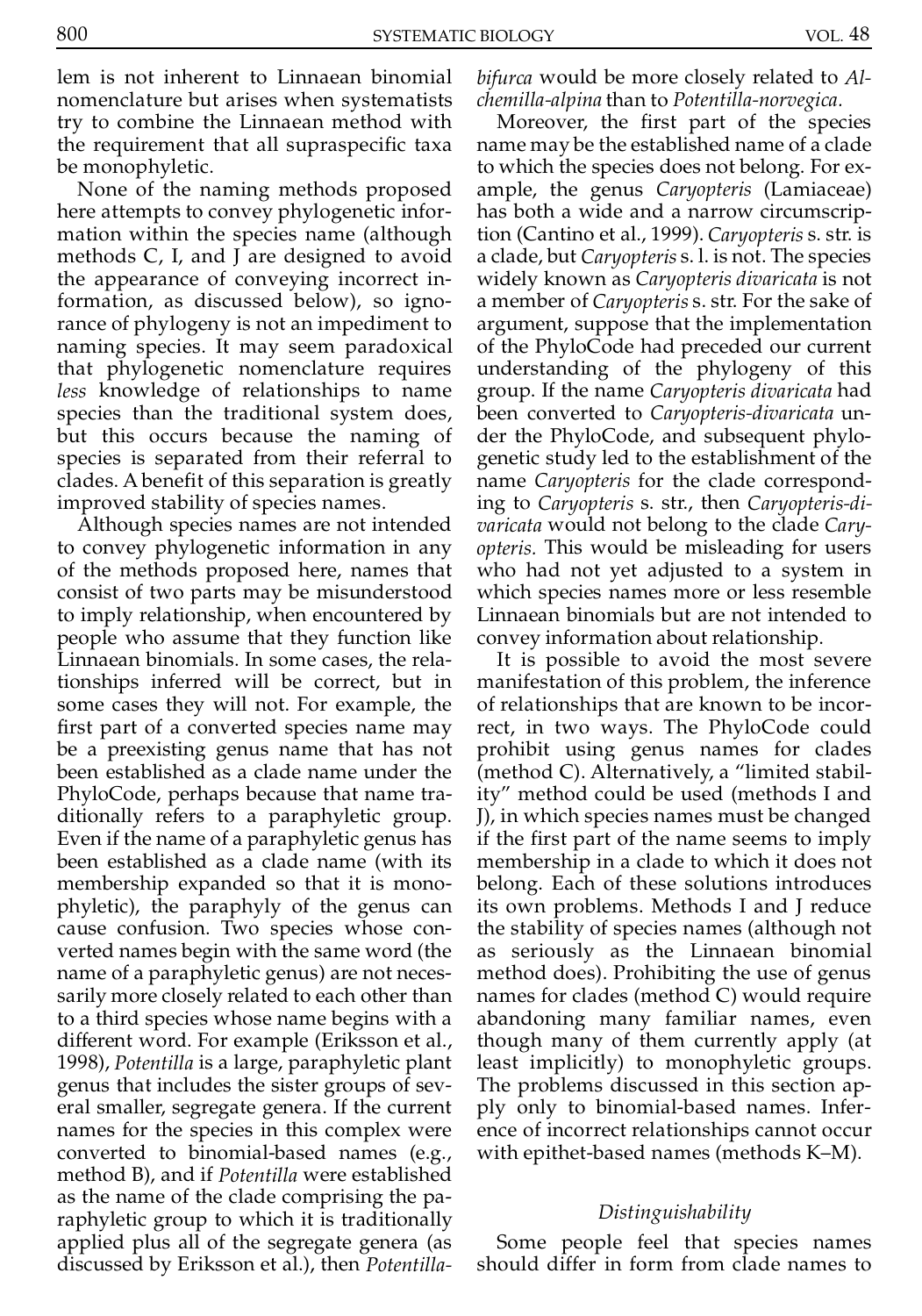make it immediately evident to which kind of entity a name refers. All of the proposed methods satisfy this requirement except methods D and G, in which the names of new species (method D) or all species (method G) are capitalized uninomials and thus indistinguishable from clade names. Capitalization of species names under these options is based on the argument that all scientific names should be capitalized because they are proper nouns. For uninomial species names, there is a conflict between this consideration and distinguishability from clade names. One solution might be to use italics for species names but not clade names, permitting both to be capitalized but still distinguishable. However, unless some other font (e.g., boldface) were used for clade names, they could be confused with vernacular (common) names. Many genus names, some of which would eventually be converted to clade names, are identical to vernacular names, which may not even apply to the same organisms. For example, the plant genus *Lotus* and the plant with the vernacular name Lotus are very distantly related. To avoid confusion with vernacular names, the draft PhyloCode recommends that all names established under it be italicized.

Another consideration is distinguishability of names governed by different codes. This issue has been a major source of disagreement among the authors of this paper. Some of us maintain that species names governed by the PhyloCode should be immediately distinguishable from the Linnaean binomials governed by the preexisting codes, whereas others of us argue that they need not, or even should not, be distinguishable from Linnaean binomials because the context will usually clarify which code governs the name. Methods A and I are the only ones in which species names are identical in form to Linnaean binomials. In the other binomial-based options, converted names (and in some methods, all names) are similar in form to Linnaean binomials but differ in minor ways, such as hyphenation or fusion of the two parts of the name. In the epithet-based methods (K–M), the combination of species name and a taxonomic address may be indistinguishable from a Linnaean binomial under certain circumstances. If more than one clade is cited or if the species name and clade name are separated by a symbol such as a slash, colon, or parentheses, the names together are distinguishable from a Linnaean binomial. However, if only one clade is cited, and if its name precedes the species name and is separated from it by a blank space, the two names together are indistinguishable from a Linnaean binomial if the species name does not contain numbers. Names produced by method M never contain numbers, which makes this method attractive to those who would like the combination of a PhyloCode name and a taxonomic address to look exactly like a Linnaean binomial. Numbers may also be absent from names produced by methods K and L if the numerical portion of the name is omitted after its first use in a particular publication or (in method K) if the name is the first one established under the PhyloCode based on a particular epithet.

Those who favor indistinguishability of PhyloCode species names from Linnaean binomials argue that, to minimize disruption of the preexisting nomenclature, binomials should not be changed in any way when converted under the PhyloCode. In addition to this philosophical argument, some of us have a practical concern that people will refuse to use names that differ in appearance, even in minor ways, from the ones with which they are familiar. Others of us believe this is unlikely to be a problem; i.e., users of names will be flexible enough to accept minor changes in format such as a hyphen or a dot connecting the two words of a binomial. Those who favor distinguishability of species names governed by the PhyloCode are concerned about potential confusion if a single species has two different names that are indistinguishable in form, one of them correct under the PhyloCode and the other one correct under the preexisting code governing it. This will occur whenever a species name changes under the preexisting code (e.g., because of generic realignment) after it has been converted and thereby stabilized under the PhyloCode. In most cases, only the genus portion of the binomial will change under the preexisting code, but homonymy under the new genus will sometimes cause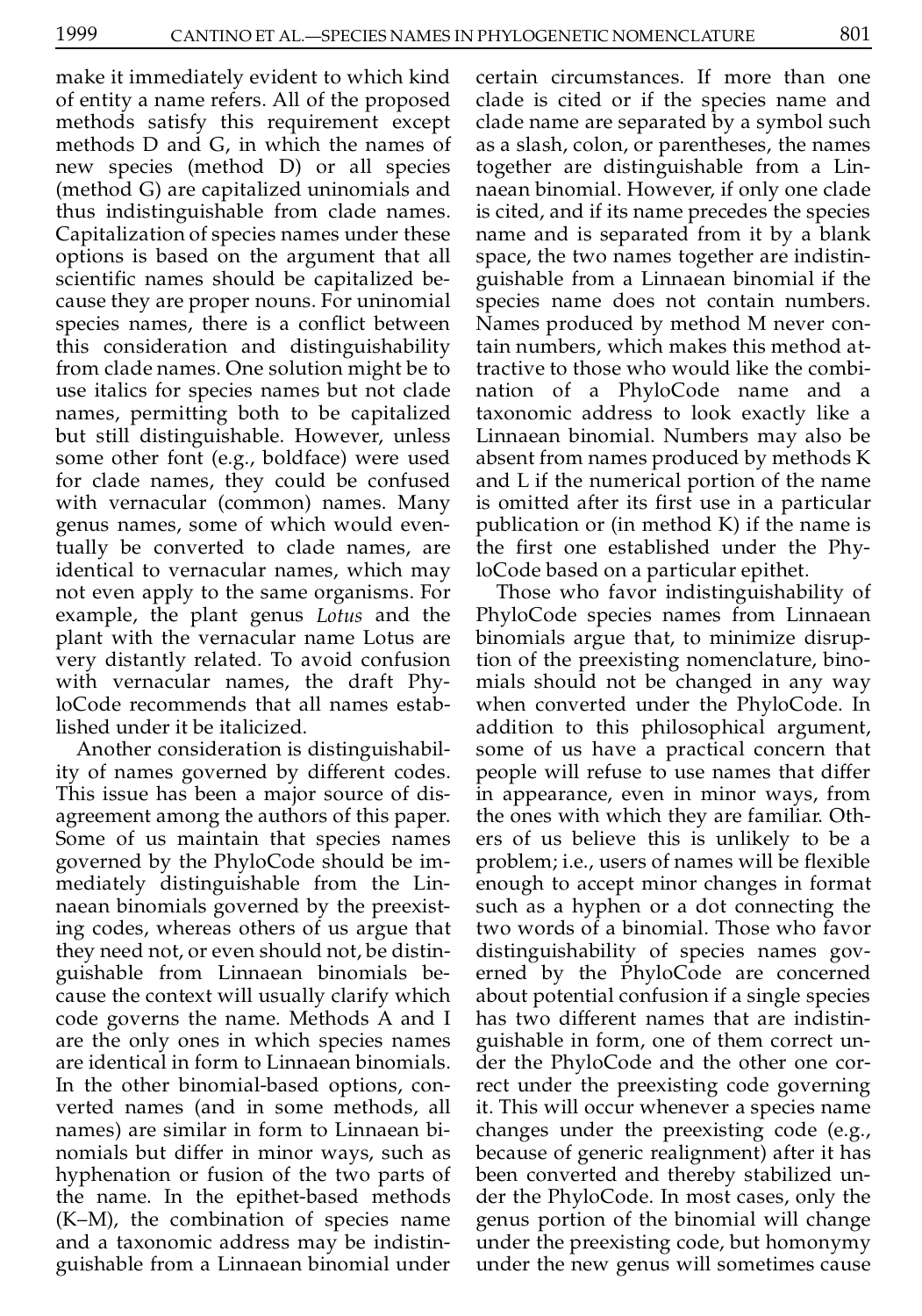802 SYSTEMATIC BIOLOGY VOL. 48

the epithet to change as well. The longer the two codes coexist, the greater will be the divergence of species names under the two systems. This is a serious problem, particularly if names governed by the two systems are not distinguishable. However, the draft PhyloCode suggests a convention for distinguishing between PhyloCode names and names governed by the preexisting codes when confusion might otherwise result.

## *Other Desirable Features*

Because scientific names are spoken as well as written, they must be pronounceable. Most of the naming methods proposed for the PhyloCode are no worse than the current one in this regard, but the fusion of the two parts of a binomial to form a single word in methods G and H may lead to pronunciation problems. When faced with long names like *Amsoniatabernaemontana* and *Agastachescrophulariaefolia,* or even relatively short ones based on binomials in which the genus name ends in an unusual vowel, people who are unfamiliar with the binomials on which these name are based are likely to have trouble figuring out how to split them into syllables. For example, someone who is unfamiliar with the genus *Muscari,* might assume that *Muscaribotryoides* is based on *Musca ribotryoides* or *Mus caribotryoides* and pronounce it accordingly. It is likely that such names will also be more difficult to memorize because pronunciation plays an important role in memorization for many people. One could argue that the inclusion of numbers in species names (methods K and L) would make verbal communication more awkward by lengthening the names, but the more likely result would be omission of the numbers (particularly the registration numbers in method L) when the name is spoken. The citation of a clade address or the context of the conversation would generally make it clear to which species the name refers, making it unnecessary to say the number.

In most of the proposed naming methods, all species names have the same form, whether they are new or converted. This has the advantage of consistency, but one might argue to the contrary that it is useful to be able to tell at a glance whether a species name is converted or applies to a

species that was first recognized after the implementation of the PhyloCode. In methods D and E, new species names take a different form from that of converted names. Converted names are based on binomials, whereas new species names must have a uninomial form, the name consisting of either one word or two fused words. These methods were proposed in response to a criticism of methods such as A and B, in which names with a binomial form would have to be found for new species in perpetuity, even though the genus category, and thus the need for a binomial name, does not exist under the PhyloCode. Methods D and E attempt to combine the advantages that a binomial-based method has for converted names (i.e., continuity through retention of the entire preexisting binomial; uniqueness without addition of numbers) with the advantages that an epithet-based method has for new names (i.e., simplicity of form; species names cannot be misunderstood to imply relationships). However, this is done at the expense of consistency of form.

Method F also attempts to combine the advantages of binomial-based and epithetbased methods, while avoiding the pronunciation problems of methods G and H and providing greater flexibility and consistency of form than methods D and E. In method F, converted species names are based on preexisting binomials, with a dot (or period) inserted between the two words as a pronuncation aid. New species names may be binomial-like with a dot between the parts (as for converted names), or they may be epithet-like with a dot inserted somewhere within the name to maintain consistency of form with converted names. The stipulation that the dot may not be placed after the first or second letter is necessary to avoid confusion with abbreviated species names governed by the preexisting codes, in which the genus name is commonly abbreviated as a single capital letter or occasionally by the first two letters (e.g., *Ph. arundinacea* for *Phalaris arundinacea*).

## COMPARISON OF PROPOSED NAMING METHODS

The distinctions among the proposed methods for naming species are summarized in Table 3. No method combines all of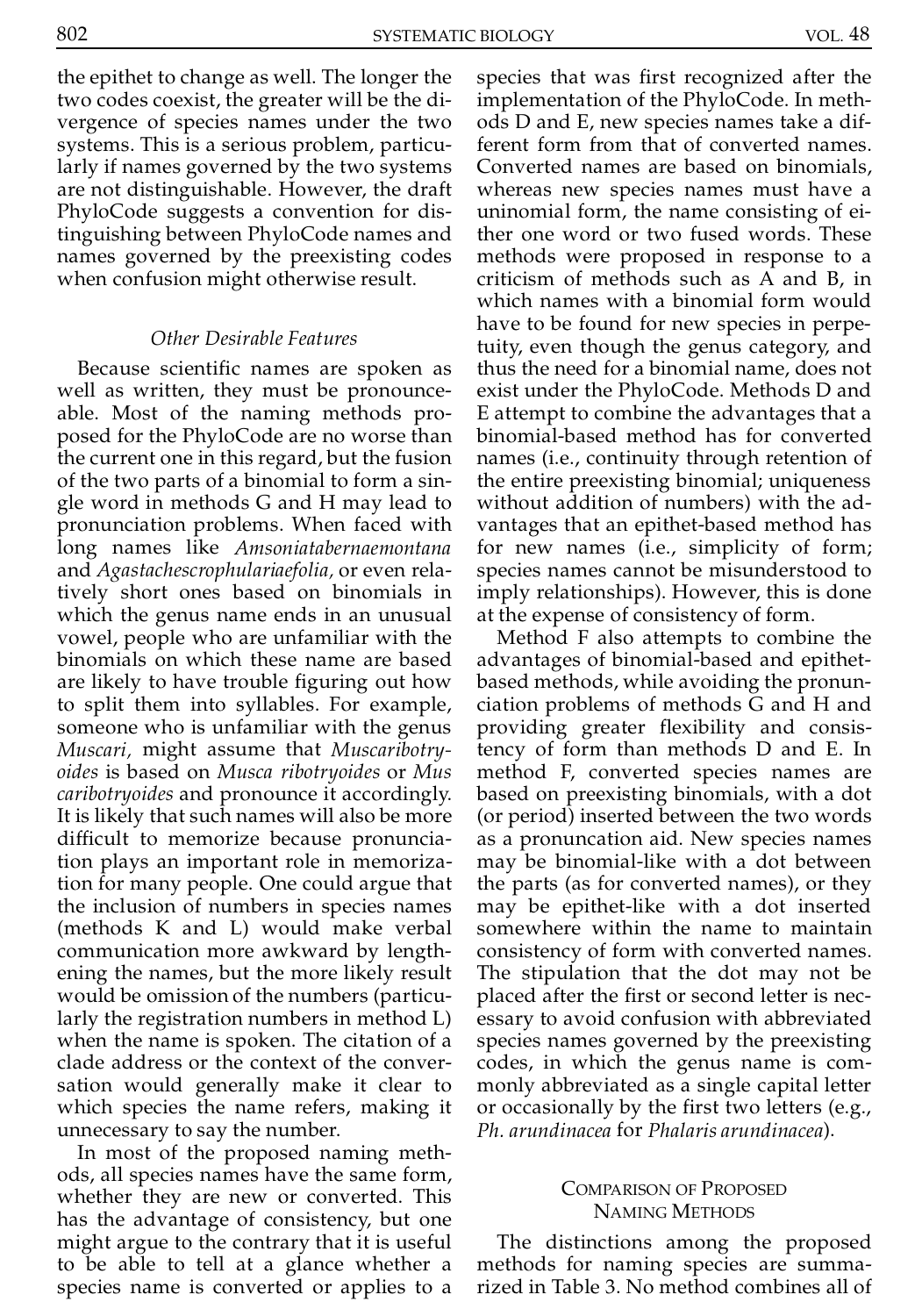|         |                                                                                                                                                                                  |                                  |                                                                  | ТАВLЕЗ.                                                                                                   | Comparison of proposed methods for naming species. |                                    |                                                       |                                                                                                                                                                                                                                                                                                                                                                                        |                          |                                     |
|---------|----------------------------------------------------------------------------------------------------------------------------------------------------------------------------------|----------------------------------|------------------------------------------------------------------|-----------------------------------------------------------------------------------------------------------|----------------------------------------------------|------------------------------------|-------------------------------------------------------|----------------------------------------------------------------------------------------------------------------------------------------------------------------------------------------------------------------------------------------------------------------------------------------------------------------------------------------------------------------------------------------|--------------------------|-------------------------------------|
| Methodª | Continuity<br>between<br>codes <sup>,</sup>                                                                                                                                      | conversion<br>Stability<br>after | Uniqueness <sup>d</sup>                                          | relationshipe<br>Information<br>about                                                                     | requirement/<br>Phylogenetic<br>knowledge          | clade names<br>choice of<br>Limits | clade names <sup>h</sup><br>Distinguish-<br>able from | Linnaean binomials <sup>i</sup><br>Distinguish-<br>able from                                                                                                                                                                                                                                                                                                                           | pronunciation<br>Ease of | Consistency of<br>form <sup>k</sup> |
| EB      | 'naʻ                                                                                                                                                                             | ⊐                                |                                                                  | 60                                                                                                        |                                                    |                                    | ರ                                                     | na                                                                                                                                                                                                                                                                                                                                                                                     | na                       | S                                   |
| ⋖       | ٩                                                                                                                                                                                | S                                | ゴ                                                                | ឨ                                                                                                         | ¤                                                  | ี่¤                                | ರ                                                     |                                                                                                                                                                                                                                                                                                                                                                                        | ച                        | $\Omega$                            |
| ≏       | ≏                                                                                                                                                                                | S                                | ⊐                                                                | ឨ                                                                                                         | Ξ                                                  |                                    | ರ                                                     |                                                                                                                                                                                                                                                                                                                                                                                        |                          | S                                   |
|         |                                                                                                                                                                                  | S                                | ⊐                                                                | Ξ                                                                                                         | ¤                                                  |                                    |                                                       |                                                                                                                                                                                                                                                                                                                                                                                        |                          | S                                   |
|         |                                                                                                                                                                                  |                                  | Þ                                                                | Ε                                                                                                         |                                                    |                                    | ー<br>マ                                                |                                                                                                                                                                                                                                                                                                                                                                                        |                          |                                     |
|         |                                                                                                                                                                                  |                                  | ⊐                                                                | Ε                                                                                                         | ¤                                                  |                                    | €                                                     |                                                                                                                                                                                                                                                                                                                                                                                        |                          |                                     |
|         |                                                                                                                                                                                  |                                  | ⊐                                                                | Ε                                                                                                         |                                                    |                                    | ◘                                                     |                                                                                                                                                                                                                                                                                                                                                                                        |                          |                                     |
|         |                                                                                                                                                                                  |                                  | ⊐                                                                | E                                                                                                         | ¤                                                  |                                    |                                                       | ਹ                                                                                                                                                                                                                                                                                                                                                                                      |                          | S                                   |
| ∓       |                                                                                                                                                                                  |                                  | ⊐                                                                | E                                                                                                         | ¤                                                  |                                    |                                                       | ರ                                                                                                                                                                                                                                                                                                                                                                                      |                          |                                     |
|         | $\circ$                                                                                                                                                                          | $\overline{\mathbf{c}}$          | コ                                                                | Ξ                                                                                                         | ¤                                                  |                                    |                                                       |                                                                                                                                                                                                                                                                                                                                                                                        |                          | s                                   |
|         | ≏                                                                                                                                                                                | $\overline{s}$                   |                                                                  |                                                                                                           | ี่¤                                                | Ξ                                  |                                                       |                                                                                                                                                                                                                                                                                                                                                                                        |                          | S                                   |
|         |                                                                                                                                                                                  | S                                | $u/\ddot{t}$                                                     |                                                                                                           | ¤                                                  |                                    |                                                       | $\frac{4}{2}$                                                                                                                                                                                                                                                                                                                                                                          |                          | S                                   |
|         | Φ                                                                                                                                                                                | S                                | #                                                                | Ξ                                                                                                         | Ξ                                                  | ี่¤                                | ਹ                                                     | $\frac{4}{2}$                                                                                                                                                                                                                                                                                                                                                                          | ≏                        | S                                   |
|         | Φ                                                                                                                                                                                | S                                | ά                                                                | ά                                                                                                         | Ξ                                                  | u                                  | ರ                                                     | C                                                                                                                                                                                                                                                                                                                                                                                      | ≏                        | S                                   |
|         | "A-M are described in the text. "LB" design<br>b, the converted name preserves the full b.<br>s, completely stable; ls, limited stability (th<br>reasons unrelated to phylogeny) |                                  |                                                                  | inomial; e, the converted name preserves only the specific epithet.<br>nates the Linnaean binomial method |                                                    |                                    |                                                       | e name must change if its first part is the established name of a clade to which the species does not belong); u, unstable (the name may change for                                                                                                                                                                                                                                    |                          |                                     |
|         | not necessarily unique and do not contain numbers.                                                                                                                               |                                  |                                                                  |                                                                                                           |                                                    |                                    |                                                       | $^4$ u, species names are unique and do not contain numbers; #, species names may not be unique without numbers and therefore contain numbers to make them unique; n, species names are                                                                                                                                                                                                |                          |                                     |
|         |                                                                                                                                                                                  |                                  | a species belongs to a clade to which it is known not to belong. |                                                                                                           |                                                    |                                    |                                                       | seem to imply that the species belongs to a clade to which it is known not to belong); m, the name is not intended to imply relationship but in some cases may be misunderstood to imply that<br>eg, species names provide information about genus membership; n, species names provide no information about relationships but also no misinformation (i.e., a species name will never |                          |                                     |
|         | m, knowledge about the phylogenetic relat                                                                                                                                        |                                  |                                                                  |                                                                                                           |                                                    |                                    |                                                       | ionships of a species is not required to name it; y, if supraspecific taxa must be monophyletic, then phylogenetic knowledge is required to refer a                                                                                                                                                                                                                                    |                          |                                     |
|         | species to a genus and thus to name it.                                                                                                                                          |                                  |                                                                  |                                                                                                           |                                                    |                                    |                                                       | sy, the method for naming species limits the choice of names for clades; n, the method for naming species does not limit the choice of names for clades.                                                                                                                                                                                                                               |                          |                                     |

8y, the method for naming species limits the choice of names for clades; n, the method for naming species does not limit the choice of names for clades.<br>^d, species names and clade names differ in form and thus are disting

i, species names governed by the PhyloCode are indistinguishable from Linnaean binomials; d, species names, with or without a taxonomic address, are distinguishable from Linnaean binomials; c, species names are distinguishable from Linnaean binomials, but the combination of a species name and taxonomic address can be made identical to a Linnaean binomial (or may 4, species names governed by the PhyloCode are indistinguishable from Linnaean binomials; d, species names, with or without a taxonomic address, are distinguishable from Linnaean binomials; c, species names governed by species to a genus and thus to name it.<br>"sy, the method for naming species limits the choice of names for clades; n, the method for naming species does not limit the choice of names for clades.<br>"d, species names and clade differ only in the inclusion of a number,  $c/\#$ ).

ip, converted names are no more difficult to pronounce than the preexisting names on which they are based; d, converted names are sometimes more difficult to pronounce than the preex*j*p, converted names are no more difficult to pronounce than the preexisting names on which they are based; d, converted names are sometimes more difficult to pronounce than the preex-<br><sup>is,</sup> all species names have the sam isting names.<br>'s, all species names have the same form; d, new species names differ in form from converted names.

*ks,* all species names have the same form; d, new species names differ in form from converted names.<br>'na, not applicable. *l*na, not applicable.

1999 CANTINO ET AL.—SPECIES NAMES IN PHYLOGENETIC NOMENCLATURE 803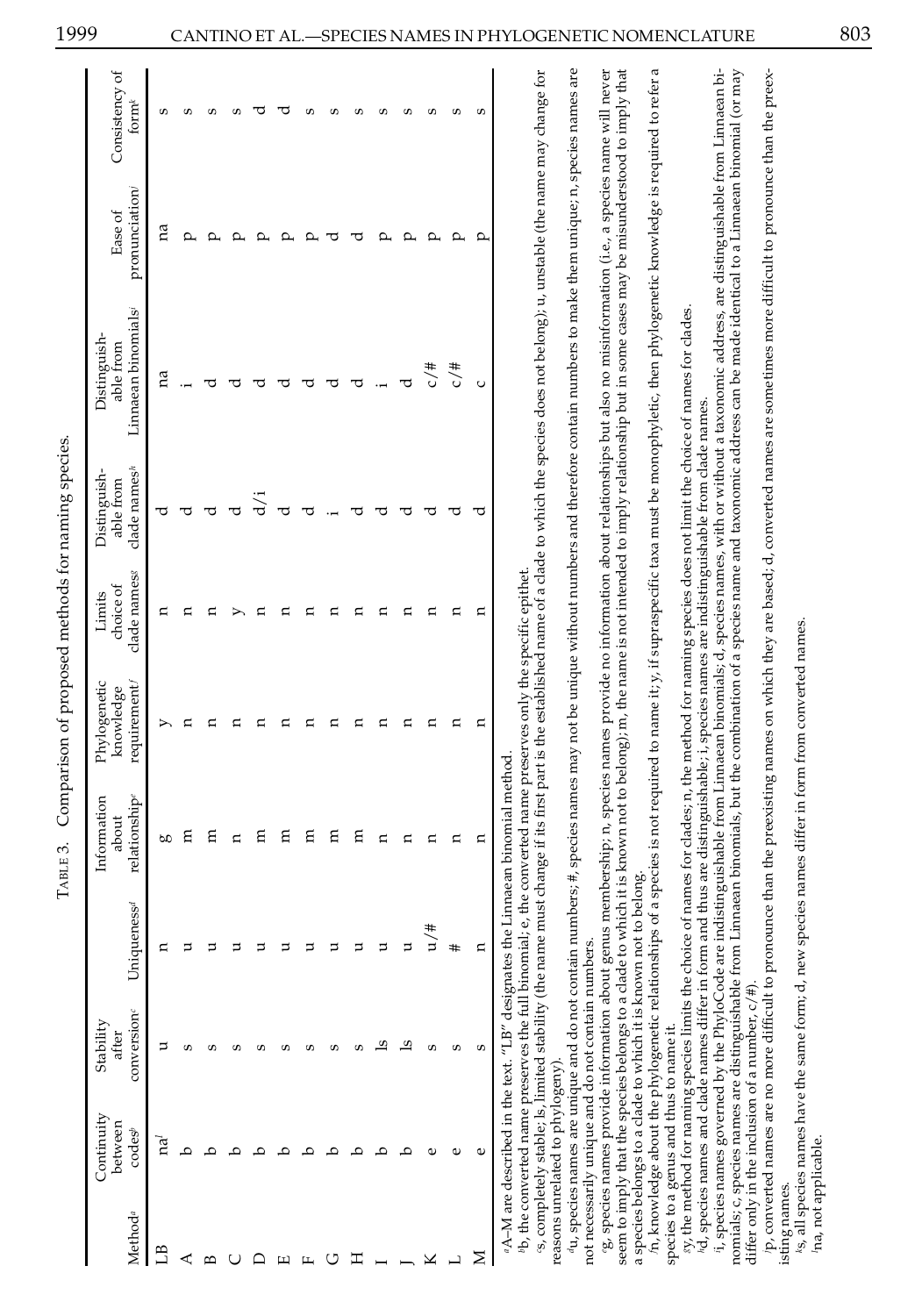the desirable features discussed above; each has advantages and disadvantages. The authors of this paper have not been able to reach a consensus about the best approach because we disagree about the relative importance of the advantages and drawbacks of the various options, and because some features are viewed as advantages by some of us and as drawbacks by others (e.g., see Distinguishability). Currently, the epithetbased methods have the greatest support among the participants in the PhyloCode project, but there is also substantial support for method B among the binomial-based methods.

A fundamental dichotomy among the proposed methods distinguishes those in which converted species names are based on binomials (A–J) from those in which they are based on epithets (K–M). Epithetbased names are preferred by those who are attracted to their logical simplicity and by those who object to the fact that binomialbased names may be misinterpreted as implying relationships. Binomial-based names are preferred by those who place a premium on continuity and view the binomial as the full preexisting name and by those who object to nonunique names (method M) or to changing the name by adding numbers to it (methods K and L).

Continuity with the preexisting nomenclature is a complex issue. In Linnaean nomenclature, the binomial is traditionally viewed as the name of the species, and this is reflected in how the preexisting codes deal with homonymy. Names are treated as homonyms only if the entire binomial is identical. However, there is a way in which the epithet functions more like the true name of the species: It is the only part of the name that remains constant when new combinations are published.

Even if the binomial is considered the true name of a species, it is possible to preserve continuity with preexisting names when using an epithet-based method. This can be accomplished by citing the genus portion of the preexisting name as a taxonomic address preceding the converted species name (epithet). For example, under method K, if *Rhus radicans* were converted to *radicans12,* and if *Rhus* is a clade, it would be possible to cite the species as *Rhus radi-* *cans12* the first time it is used in a particular publication, and *Rhus radicans* or *R. radicans* subsequently. If *Rhus* is not a clade, the species could be cited as *"Rhus" radicans12* (and subsequently abbreviated as *"Rhus" radicans* or *"R." radicans*). However, the inclusion of a taxonomic address is optional, and if one is used, it does not have to be the name of the genus of the preexisting name. For example, an author could cite this species as *Anacardiaceae radicans12* (assuming *Anacardiaceae* is a clade), thereby greatly reducing the continuity with the preexisting species name. In contrast, under the binomial-based options, continuity with the preexisting name at the time of conversion is ensured.

However, the epithet-based methods offer continuity of a different kind. As species names change under the preexisting codes because of generic realignments, while PhyloCode names remain stable, the two sets of names will gradually diverge. The epithet-based methods allow one to track some of the name changes that occur under the preexisting codes if one wishes, as long as the epithet doesn't change. For example, if the name *Toxicodendron radicans* were to become more widely accepted for poisonivy than *Rhus radicans* under the traditional system, one could choose to combine the species name *radicans12* with the clade address *Toxicodendron* instead of *Rhus.* This would not be possible with a binomialbased method. If *Rhus radicans* were converted to *Rhus-radicans* (method B), this name would have to be retained, even if users of the traditional system were to abandon *Rhus radicans* in favor of *Toxicodendron radicans.* Even under the limited stability methods (I and J), one could not change *Rhus-radicans* to *Toxicodendron-radicans* unless *Rhus* was the established name of a clade that did not include *Rhus-radicans.* If generic realignments under the preexisting codes result in an increasing proportion of monophyletic genera, the use of epithetbased names and citation of the appropriate genus name as a clade address may to a large extent avoid divergence of the names governed by the two systems.

Some of the differences among the ten options that involve binomial-based names concern distinguishability of PhyloCode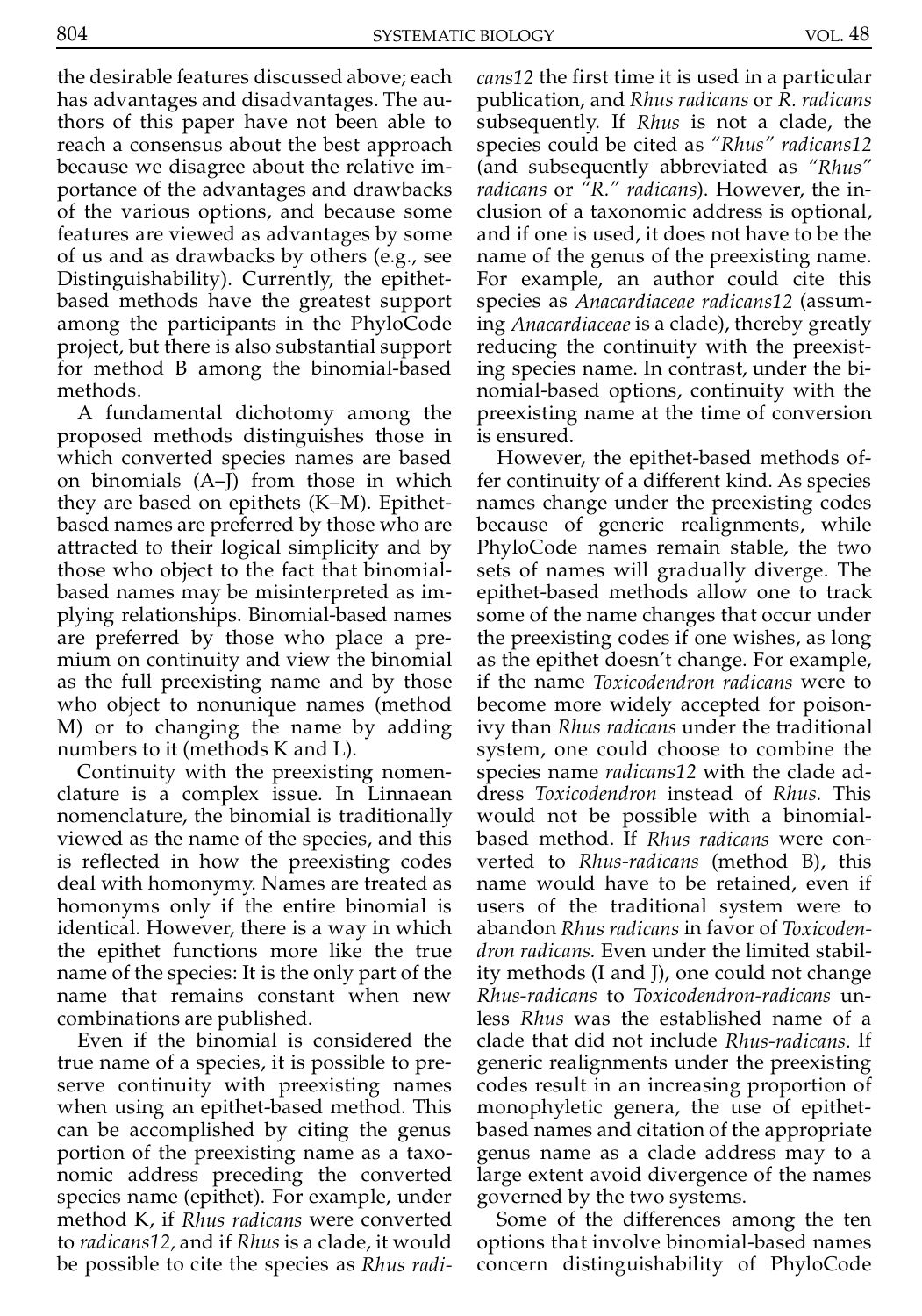species names from Linnaean binomials (A vs B, I vs J), or from clade names (D vs E, G vs H). Some methods  $(C, G, H, I, and J)$ were introduced to circumvent or mitigate a major problem with the binomial-based options—the potential for confusion when users incorrectly assume that the first part of the name implies relationship—or to reduce the frequency of this problem by permitting new names to have a uninomial form (D and E) or a uninomial-like origin (F). All of these methods except F have the disadvantage of decreasing the stability (I and J), consistency of form (D and E), or ease of pronunciation (G and H) of species names or limiting the choice of clade names (C). Those of us who prefer binomial-based methods tend to feel that the confusion will pass with time, as users of names grow accustomed to the idea that relationships cannot be reliably inferred from the first part of a species name governed by the PhyloCode. Some of us believe this is likely to occur more quickly if PhyloCode names are readily recognizable as such (B–H, J) rather than being identical in form to a Linnaean binomial (A and I), because distinguishability of names governed by the two nomenclatural systems will hasten popular recognition that two systems are in operation and will stimulate people to ask how they differ.

Methods D–F are superficially similar but differ in some important ways. In methods D and E, new species names must consist of only one part. Because binomial form is not permitted for new names, it would not be possible to start the species name with the name of a clade whose members the new species resembles (unless the clade name is fused with the rest of the species name, as in methods G and H, which would often yield names that are difficult to pronounce, as discussed above). Methods D and E were proposed so that the binomial form would not be required for new species names, but the corresponding drawback is that the binomial form is not permitted even when it would be useful. Method F is more flexible. A new species name may derive from one word or two; the only requirement is that there be a dot somewhere within the name. The presence of the dot distinguishes species names from clade names despite the fact that both kinds of names are capitalized (which is consistent with the fact that they are proper names). In method E, species names begin with a lower-case letter and thus are also distinguishable from clade names. In method D, species names are capitalized, and new species names are indistinguishable from clade names.

A fundamental dichotomy among the three epithet-based methods is whether names are required to be unique (K and L) or are permitted to be nonunique (M). The practical consequences will depend on the degree to which everyone follows two conventions that would eliminate the potential ambiguity caused by nonunique names: citing the unique registration number associated with a species name when the name is first used in a publication, and citing an appropriate genus name as a taxonomic address. A particular concern is the impact that rampant homonymy would have on bibliographic searches if these conventions were not followed. Some of us are confident that they would be followed, thus the nonuniqueness of names in method M would not lead to confusion; others of us strongly doubt this. An underlying disagreement is whether the registration number is more likely to be cited if (a) it is officially part of the name but may be dropped as an abbreviation (method L) than if (b) it is not an official part of the name but there is a recommendation that it be cited at least once in any publication in which the name is used (method M).

Methods K and L differ in whether the registration number is attached to every name (L) or a shorter number is added to a name only when needed to make it unique (K). In method K, no number is added if the name is based on a unique epithet or is the first instance of a particular epithet being converted to a PhyloCode name. Thus *Zea mays* would probably not require a number under method K, because the epithet *mays* is probably unique. Under method L, however, the name would end in a registration number. The advantages of method K are that many names would not require numbers, and when a number is used it would be shorter than the registration number and thus easier to remember. On the other hand,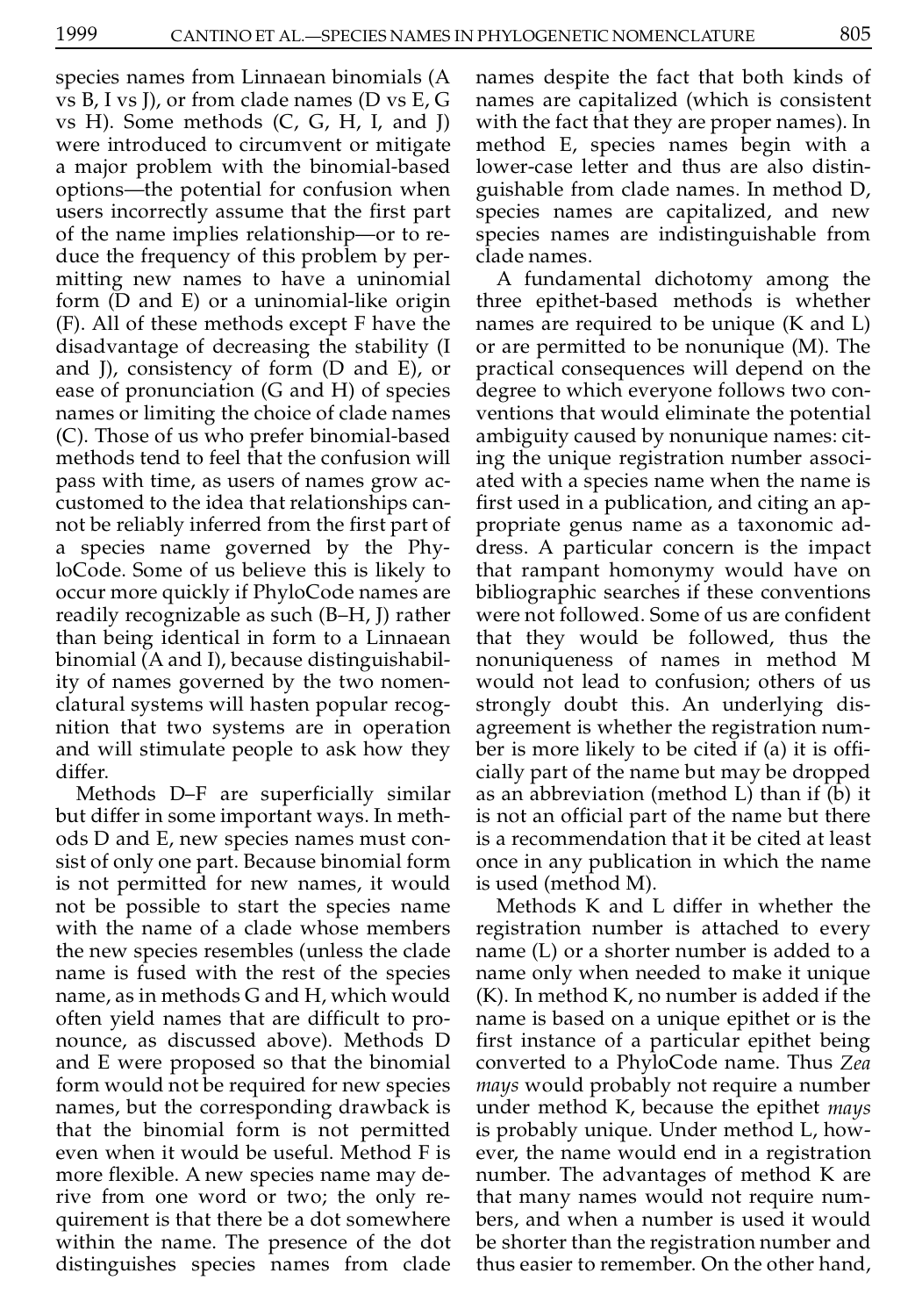806 SYSTEMATIC BIOLOGY VOL. 48

every name will have a registration number regardless of which naming method is adopted, but method L is the only one that

incorporates the number within the name to make it unique. In this sense, the shorter numbers used in method K might be viewed as redundant.

## **CONCLUSIONS**

Although the authors of this paper do not agree which of the proposed methods for naming species is best, these methods all have advantages over Linnaean binomials. Linnaean binomials are logically inconsistent with phylogenetic nomenclature because they make the genus category mandatory. Furthermore, even if ranks are used, the requirement that species be assigned to a genus to be named encourages systematists to create paraphyletic and monotypic genera when phylogenetic resolution is too poor to refer species with confidence to genus-level clades. Even users of names who have no interest in either phylogeny or nomenclature are likely to appreciate the greater stability that these naming methods offer. And for users who are interested in phylogeny, the information about genus membership that is lost if Linnaean binomials are abandoned is easily replaced by citing a clade address. Furthermore, the citation of a clade address is more useful than inclusion of the genus as part of a Linnaean binomial because many genera are not clades. We hope that this article will stimulate discussion and ultimately lead to the acceptance of a better method for naming species than Linnaean binomials.

#### **ACKNOWLEDGMENTS**

This paper is an outgrowth of a workshop on phylogenetic nomenclature that took place on 7–9 August 1998 at the Harvard University Herbaria, Cambridge, Massachusetts, USA. The workshop was organized by Michael Donoghue, Philip Cantino, and Kevin de Queiroz and was supported in part by Harvard University funds provided to M. Donoghue. We are grateful to the staff of the Harvard Herbaria and especially to Bill Knox and Heidi Robeck for logistical support. The following people, in addition to the authors of this paper, attended the workshop and participated in relevant discussions: William Alverson, David Cannatella, Julia Clarke, Peter Crane, Noel Cross, Jacques Gauthier, Kancheepuram Gandhi, Ken Halanych, David Hibbett, Kathleen Kron, Alessandro Minelli, Richard Olmstead, Fredrik Pleijel, J. Mark Porter, Heidi Robeck, Timothy Rowe, Christoffer Schander, Per Sundberg, Mikael Thollesson, and André Wyss. David Baum was not able to attend the workshop but participated in the subsequent Internet discussion of species nomenclature, during which many of the ideas presented in this article were developed.

## **REFERENCES**

- BAUM, D. A. 1998. Individuality and the existence of species through time. [Syst. Biol. 47:641–653.](http://www.ingentaselect.com/rpsv/cgi-bin/linker?ext=a&reqidx=/1063-5157^28^2947L.641[aid=761536,cw=1])
- BAUM, D. A., W. S. ALVERSON, AND R. NYFFELER. 1998. A durian by any other name: Taxonomy and nomenclature of the core Malvales. Harv. Pap. Bot. 3:315–330.
- BRYANT, H. N. 1994. Comments on the phylogenetic definition of taxon names and conventions regarding the naming of crown clades. [Syst. Biol.](http://www.ingentaselect.com/rpsv/cgi-bin/linker?ext=a&reqidx=/1063-5157^28^2943L.124[aid=760611]) [43:124–130.](http://www.ingentaselect.com/rpsv/cgi-bin/linker?ext=a&reqidx=/1063-5157^28^2943L.124[aid=760611])
- BRYANT, H. N. 1996. Explicitness, stability, and universality in the phylogenetic definition and usage of taxon names: A case study of the phylogenetic taxonomy of the Carnivora (Mammalia). [Syst. Biol.](http://www.ingentaselect.com/rpsv/cgi-bin/linker?ext=a&reqidx=/1063-5157^28^2945L.174[aid=760612]) [45:174–189.](http://www.ingentaselect.com/rpsv/cgi-bin/linker?ext=a&reqidx=/1063-5157^28^2945L.174[aid=760612])
- BRYANT, H. N. 1997. Cladistic information in phylogenetic definitions and designated phylogenetic contexts for the use of taxon names. [Biol. J. Linn.](http://www.ingentaselect.com/rpsv/cgi-bin/linker?ext=a&reqidx=/0024-4066^28^2962L.495[aid=760613]) [Soc. 62:495–503.](http://www.ingentaselect.com/rpsv/cgi-bin/linker?ext=a&reqidx=/0024-4066^28^2962L.495[aid=760613])
- CAIN, A. J. 1959. The post-Linnaean development of taxonomy. Proc. Linn. Soc. Lond. 170:234–244.
- CANTINO, P. D. 1998. Binomials, hyphenated uninomials, and phylogenetic nomenclature. Taxon 47: 425–429.
- CANTINO, P. D., R. G. OLMSTEAD, AND S. J. WAGSTAFF. 1997. A comparison of phylogenetic nomenclature with the current system: A botanical case study. Syst. Biol. 46:313–331.
- CANTINO, P. D., S. J. WAGSTAFF, AND R. G. OLMSTEAD. 1999. *Caryopteris* (Lamiaceae) and the conflict between phylogenetic and pragmatic considerations in botanical nomenclature. Syst. Bot. 23:369–386.
- CLARIDGE, M. F., H. A. DAWAH, AND M. R. WILSON (EDS.). 1997. Species: The units of biodiversity. Chapman & Hall, New York.
- CRANE, P. R., AND P. KENRICK. 1997. Problems in cladistic classification: Higher-level relationships in land plants. Aliso 15:87–104.
- DE QUEIROZ, K. 1997. The Linnaean hierarchy and the evolutionization of taxonomy, with emphasis on the problem of nomenclature. Aliso 15:125–144.
- DE QUEIROZ, K. 1998. The general lineage concept of species, species criteria, and the process of speciation. Pages 57–75 *in* Endless forms: Species and speciation (D. J. Howard and S. H. Berlocher, eds.). Oxford University Press, Oxford.
- DE QUEIROZ, K. 1999. The general lineage concept of species and the defining properties of the species category. Pages 49–89 *in* Species: New interdisciplinary essays (R. A. Wilson, ed.). MIT Press, Cambridge, Massachusetts. In press.
- DE QUEIROZ, K., AND M. J. DONOGHUE. 1990. Phylogenetic systematics and species revisited. [Cladistics](http://www.ingentaselect.com/rpsv/cgi-bin/linker?ext=a&reqidx=/0748-3007^28^296L.83[aid=761538]) [6:83–90.](http://www.ingentaselect.com/rpsv/cgi-bin/linker?ext=a&reqidx=/0748-3007^28^296L.83[aid=761538])
- DE QUEIROZ, K., AND J. GAUTHIER. 1990. Phylogeny as a central principle in taxonomy: Phylogenetic definitions of taxon names. Syst. Zool. 39:307–322.